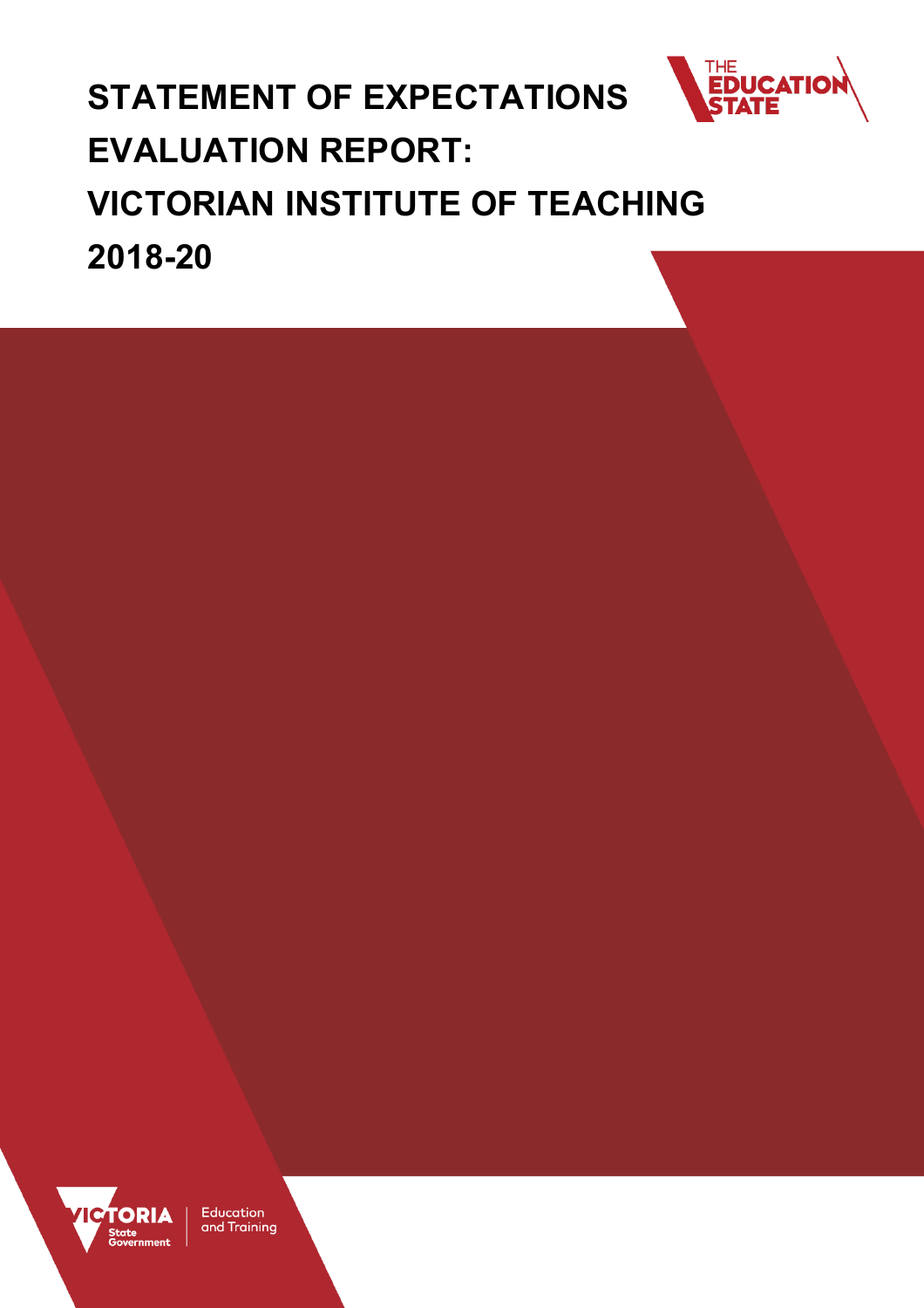# **CONTENTS**

| $1_{-}$ |                                                                     |  |
|---------|---------------------------------------------------------------------|--|
| 2.      |                                                                     |  |
| 3.      |                                                                     |  |
|         |                                                                     |  |
|         |                                                                     |  |
|         |                                                                     |  |
|         |                                                                     |  |
|         |                                                                     |  |
| 4.      |                                                                     |  |
|         |                                                                     |  |
|         | TEACHER QUALITY AND EDUCATION - RISK-BASED STRATEGIES DATA 11       |  |
|         | TEACHER QUALITY AND EDUCATION - COMPLIANCE-RELATED ASSISTANCE AND   |  |
|         | SECTOR COMMUNICATION - STAKEHOLDER CONSULTATION AND ENGAGEMENT DATA |  |
|         |                                                                     |  |
|         |                                                                     |  |
| 5.      |                                                                     |  |
|         |                                                                     |  |
|         |                                                                     |  |
| 6. -    |                                                                     |  |

© State of Victoria (Department of Education and Training) 2020<br>  $\bigodot_{\text{av}}$ 



Statement of Expectations Evaluation Report: VIT 2018-20 is provided under a Creative Commons Attribution 4.0 International<br>licence. You are free to re-use the work under that licence, on the condition that you credit the [4.0 International](https://creativecommons.org/licenses/by/4.0/)

The licence does not apply to:

• any images, photographs, trademarks or branding, including the Victorian Government logo and the DET logo; and • content supplied by third parties.

Copyright queries may be directed to **copyright@edumail.vic.gov.au** 

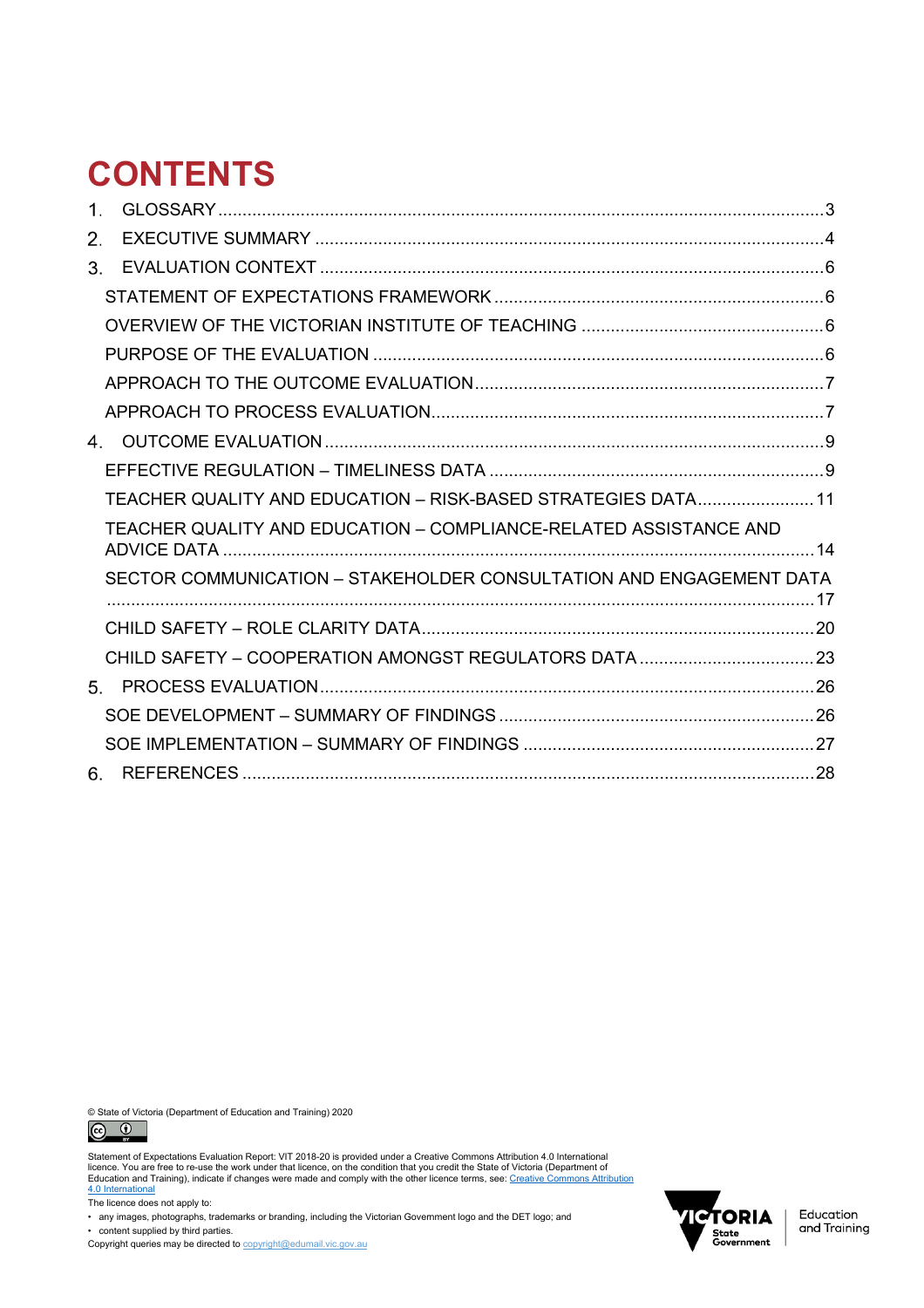# <span id="page-2-0"></span>**GLOSSARY**

| <b>Acronym/Abbreviation</b> | <b>Full Name</b>                                            |  |  |
|-----------------------------|-------------------------------------------------------------|--|--|
| <b>AITSL</b>                | Australian Institute for Teaching and School Leadership     |  |  |
| <b>APST</b>                 | Australian Professional Standards for Teachers              |  |  |
| <b>ATAR</b>                 | <b>Australian Tertiary Admission Rank</b>                   |  |  |
| <b>CCYP</b>                 | Commission for Children and Young People                    |  |  |
| Department                  | Department of Education and Training                        |  |  |
| <b>DJCS</b>                 | Department of Justice and Community Safety                  |  |  |
| <b>Evaluation Plan</b>      | <b>Statement of Expectations Evaluation Plan</b>            |  |  |
| <b>Evaluation Report</b>    | <b>Statement of Expectations Evaluation Report</b>          |  |  |
| <b>GRPP</b>                 | Good Regulatory Practice Plan                               |  |  |
| <b>KPI</b>                  | Key Performance Indicator                                   |  |  |
| <b>ITE</b>                  | <b>Initial Teacher Education</b>                            |  |  |
| MoU                         | Memorandum of Understanding                                 |  |  |
| <b>NCCHC</b>                | <b>Nationally Coordinated Criminal History Check</b>        |  |  |
| <b>PRT</b>                  | Provisionally registered teachers                           |  |  |
| <b>RCS</b>                  | <b>Reportable Conduct Scheme</b>                            |  |  |
| <b>Royal Commission</b>     | Royal Commission into Institutional Responses to Child      |  |  |
|                             | <b>Sexual Abuse</b>                                         |  |  |
| <b>SOE</b>                  | <b>Statement of Expectations</b>                            |  |  |
| <b>SOE Framework</b>        | <b>Statement of Expectations Framework for Regulators</b>   |  |  |
| <b>SOE Letter</b>           | Ministerial Statement of Expectations Letter                |  |  |
| <b>SOE Response</b>         | Regulator Response to the Ministerial Statement of          |  |  |
|                             | <b>Expectations Letter</b>                                  |  |  |
| QARD                        | Quality Assessment and Regulation Division of the           |  |  |
|                             | Department of Education and Training                        |  |  |
| <b>VRQA</b>                 | Victorian Registration and Qualifications Authority         |  |  |
| VIT                         | Victorian Institute of Teaching                             |  |  |
| <b>Victorian Selection</b>  | Victorian Framework for Selection into Initial Teacher      |  |  |
| Framework                   | Education                                                   |  |  |
| <b>VIT Review</b>           | Review of the Victorian Institute of Teaching: Final Report |  |  |
|                             | (2017)                                                      |  |  |
| <b>WWC Check</b>            | Working with Children Check                                 |  |  |
| <b>WWC Check Victoria</b>   | Working with Children Check Victoria                        |  |  |

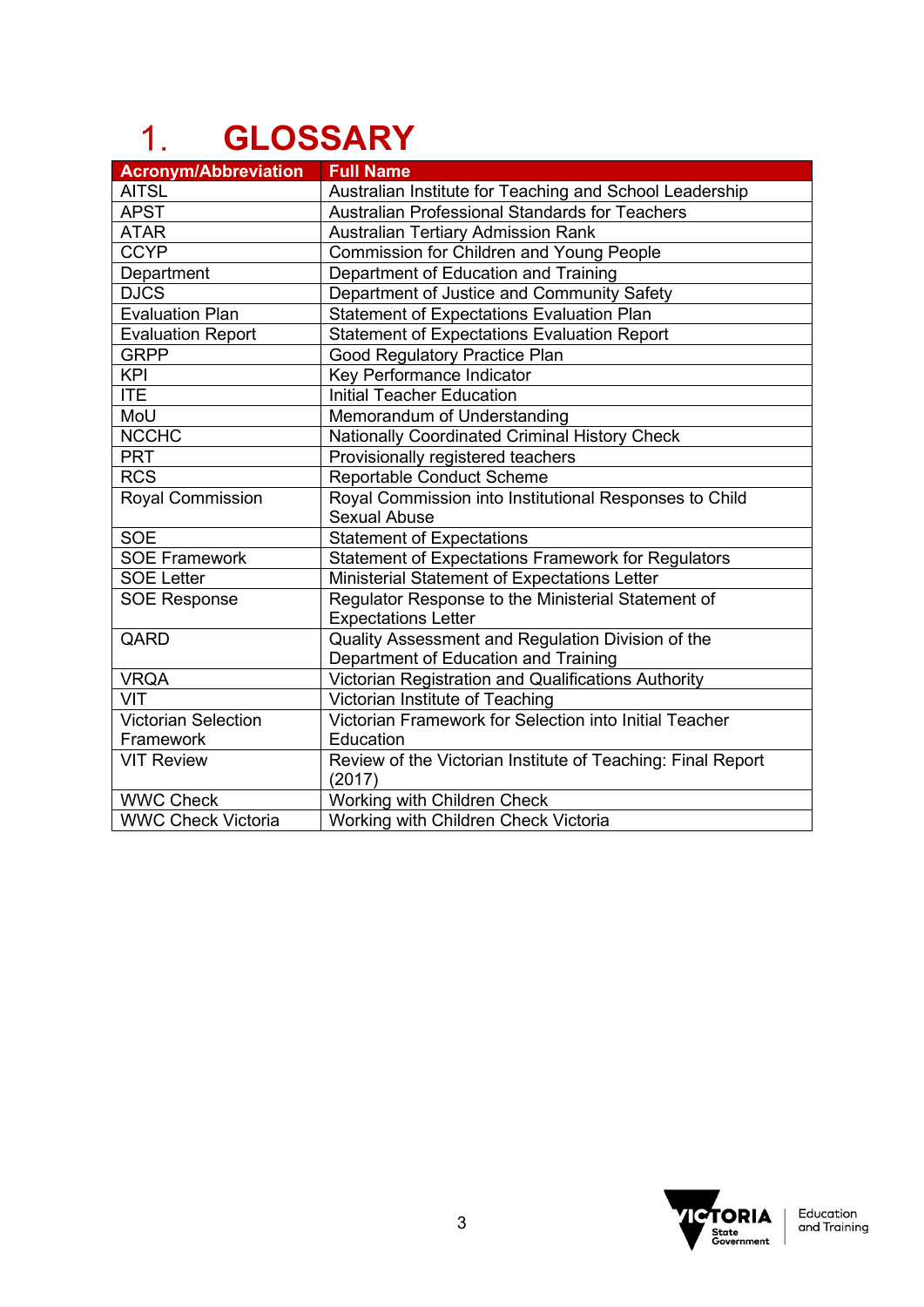# <span id="page-3-0"></span>**EXECUTIVE SUMMARY**  $2<sub>1</sub>$

The Victorian Institute of Teaching (VIT) regulates the teaching profession in Victoria. The Department of Education and Training (the Department) has evaluated the performance of the VIT in implementing its Statement of Expectations (SOE) 2018-20. A summary of the outcome evaluation is provided below.

The VIT performed strongly in the following expectations:

- **Timeliness of decisions–** a timely response to decisions on teacher registration and disciplinary action, including assessing new graduate applications and provisional to full registration applications faster, (5 days and 8 days respectively) and reviewing 100% of suspensions within 30 days, and 100% of new graduate applications prior to Term 1 of the school year.
- **Improving teacher quality and education –** setting consistent and transparent standards for initial teacher education (ITE), with the sector 100% compliant in requiring a 70 Australian Tertiary Admissions Rank (ATAR) for entry into ITE courses and supporting special needs.
- **Providing effective compliance advice –**achieving a high compliance rate with registration requirements, evident through the low rate of unregistered teaching (0.02%) and high rate of teachers completing registration tasks on schedule (approximately 90%). The VIT coordinated 15 professional learning programs, conferences and network meetings across 118 sessions to support a range of teachers across tertiary sector, Government and Catholic school sectors, and independent schools to comply with registration requirements.
- **Strengthening the regulatory approach to child safety and wellbeing –** modernising the regulatory approach and strategically aligning the VIT with the new legislative function to take into account child safety, including undertaking corporate business planning (the Strategic Plan 2018-20) and policy development to update all internal and external policies.
- **Transparent and accountable decisions –** providing quality assurance to the public that teachers are safe to work with children, through publishing transparent and accountable information in the Register of Teachers and the Register of Disciplinary Actions on its website.

The VIT could improve in:

- **Data collection for the SOE –** timely data collection to enable performance measures and targets to be achieved. At the time of the evaluation, the VIT was upgrading its IT systems, and this had an impact on data collection and performance reporting. Half of the data required to report against the performance measures was unable to be provided to the Department to assess performance against the SOE.
- **Coordinating and sharing information with agencies and regulators –** building partnerships with co-regulators to align with other child safety regulatory schemes, including ensuring roles are clear in the Reportable Conduct Scheme (RCS) and the Working with Children (WWC) Check Scheme. The VIT Review recommended developing MoUs with co-regulators to clarify interrelated roles and responsibilities, and in response the VIT has developed nine MoUs, with a further six MoUs under development to fulfil this requirement.
- **Supporting the government to implement child safety legislative reforms –** supporting regulated parties to understand the complex and evolving child safety

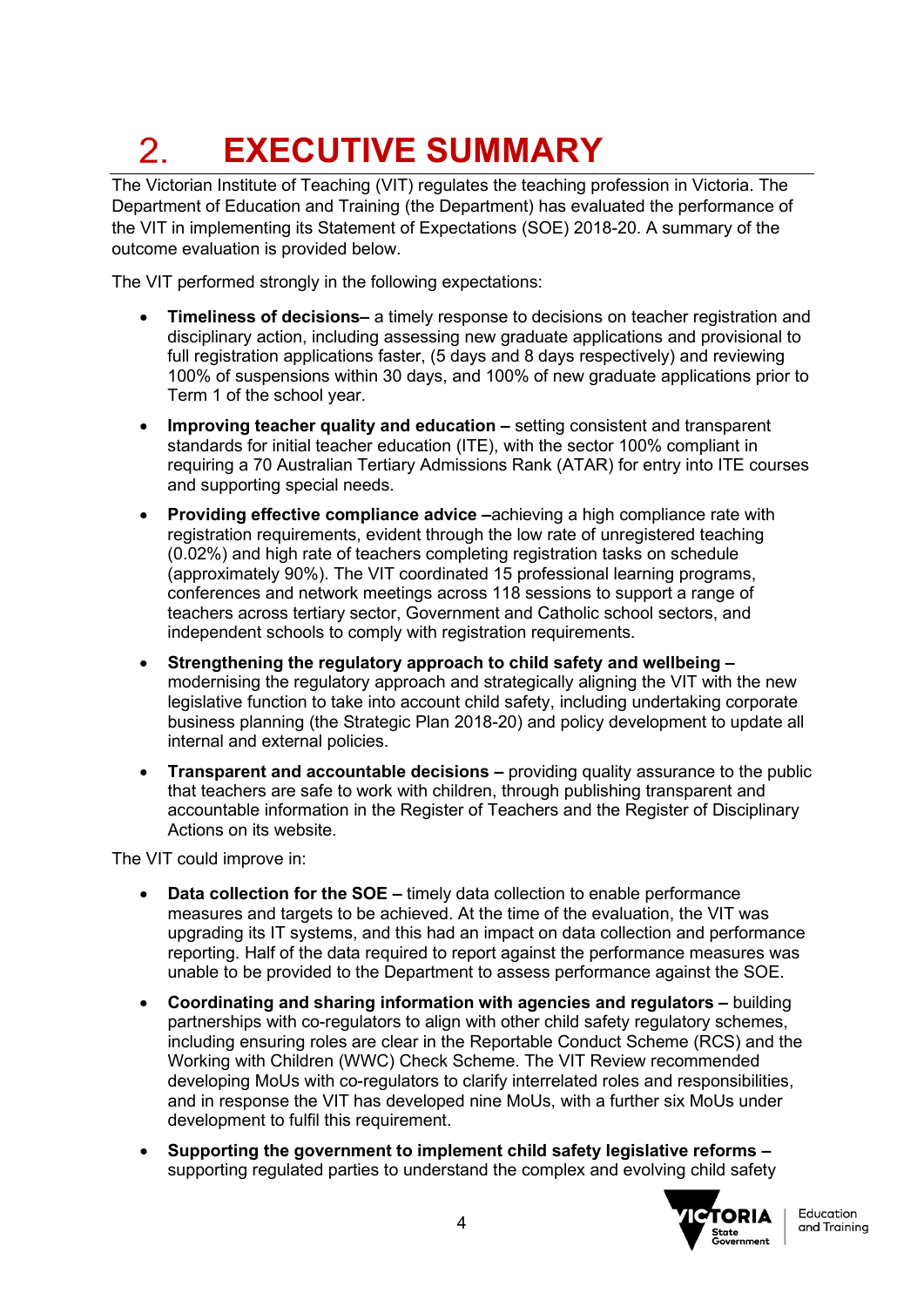space, through continuing to provide advice and regularly updating compliance guidance on the regulatory requirements for child safety.

- **Continuing to improve compliance assistance–** providing compliance-related assistance and advice to people with disability. Currently policy and procedures documents available on the VIT website are not accessible to people with disability.
- **Engaging with stakeholders to meet community expectations –** clarifying the role of the regulator and strengthening stakeholder consultation and engagement to improve performance, satisfaction with service delivery and alignment to community expectations. The Stakeholder Engagement Committee should gather information on community expectations and strengthen stakeholder engagement. A regular annual stakeholder survey could provide a consistent approach to seeking feedback and insights into performance.

The Department and the VIT could consider improving processes for future SOEs, such as:

- **Strategic alignment –** clearly aligning the Evaluation Plan to the SOE Letter and SOE Response. The three documents were developed independently, and closer linkages between expectations, activities and performance measures would have improved the coherence of the SOE and the evaluation.
- **Develop outcomes-based measures –** measures should demonstrate an improvement in performance and quality outcomes. Many of the performance measures were based on outputs, and in these cases the result of the VIT action to support regulated parties or reduce regulatory burden was not demonstrated.
- **Comparable data** comparing all data across the same timeframe, as the evaluation has a mix of financial year and calendar year data. The SOE is framed in the financial year, however calendar year data (in line with the school year) is most appropriate for performance reporting in the teaching sector.

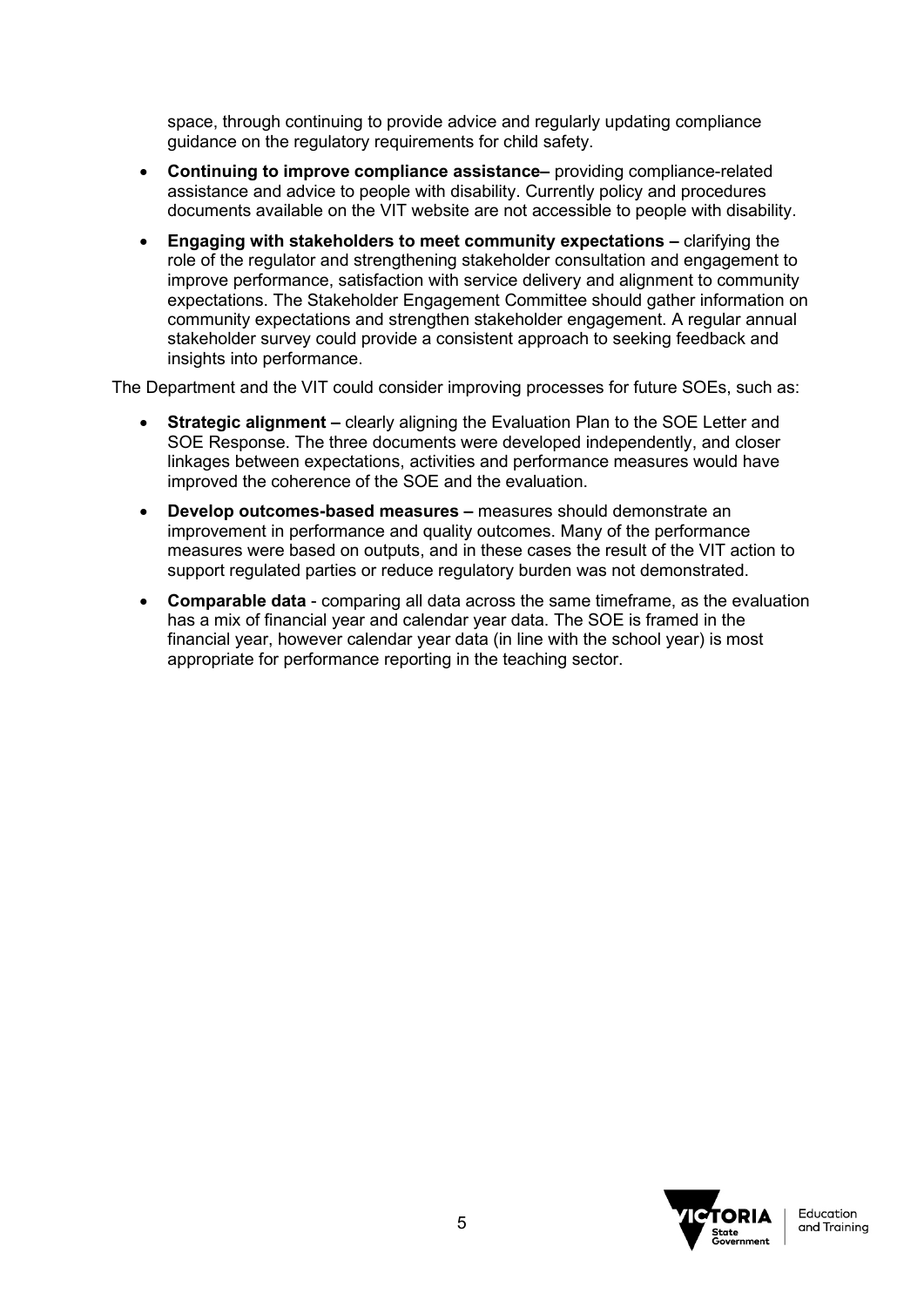### <span id="page-5-0"></span>3. **EVALUATION CONTEXT**

# <span id="page-5-1"></span>**STATEMENT OF EXPECTATIONS FRAMEWORK**

The Minister outlined expectations for the VIT to promote greater efficiency in regulation in the SOE over two years.

The SOE Framework for Regulators (SOE Framework) process was followed, including:

- the Minister set priorities within an SOE Letter that was published on the regulator's website
- the VIT set activities to deliver the SOE (the SOE Response) that was published on the regulator's website
- The Department developed an SOE Evaluation Plan in consultation with the VIT
- the VIT reported publicly against the improvements and targets included in the SOE Letter and SOE Response in its annual report
- the Department evaluated the VIT's performance in implementing the SOE and published this report on the evaluation findings on the Department's website
- Better Regulation Victoria will review this evaluation report to identify areas of best practice across the regulation sector.

# <span id="page-5-2"></span>**OVERVIEW OF THE VICTORIAN INSTITUTE OF TEACHING**

The VIT is an independent statutory authority for the regulation of the teaching profession.

The VIT's key regulatory functions include:

- registering teachers to ensure only qualified and suitable persons are eligible to teach in Victorian schools
- providing quality assurance to ensure that teachers maintain standards of professional practice
- supporting provisionally registered teachers to fulfil requirements of full registration
- working with teachers to develop and implement a professional learning framework
- approving and accrediting ITE programs that provide teaching qualifications
- investigating breaches of conduct, competence, fitness and suitability and undertaking enforcement action.

#### **The VIT SOE 2018-20**

The Hon James Merlino MP, Deputy Premier and Minister for Education issued the [VIT SOE](https://www.vit.vic.edu.au/__data/assets/pdf_file/0007/77119/Merlino-MP-VIT-SoE-1.07.2018-to-30.06.2020.pdf)  [letter 2018-20](https://www.vit.vic.edu.au/__data/assets/pdf_file/0007/77119/Merlino-MP-VIT-SoE-1.07.2018-to-30.06.2020.pdf) on 26 June 2018. The VIT Council issued its [SOE Response](https://www.vit.vic.edu.au/__data/assets/pdf_file/0017/77120/VIT-SOE-Response-to-Minister-August-2018.pdf) and [response](https://www.vit.vic.edu.au/__data/assets/pdf_file/0018/77121/VIT-SOE-Response-to-Minister-August-2018_Attachment.pdf)  [attachment](https://www.vit.vic.edu.au/__data/assets/pdf_file/0018/77121/VIT-SOE-Response-to-Minister-August-2018_Attachment.pdf) to the Ministerial SOE Letter 2018-20 on 10 September 2018 and published it on the VIT website. The nominal expiry date of the current SOE Letter is 30 June 2020.

# <span id="page-5-3"></span>**PURPOSE OF THE EVALUATION**

The evaluation was designed to assist the regulator to improve performance and reduce costs on regulated parties.

## **Scope of the Evaluation**

The evaluation considered the VIT's progress in implementing key recommendations of the VIT Review (2017), including child safety and wellbeing, legislative reform, and improving teacher quality, education, processes, policies and governance. The performance of the VIT

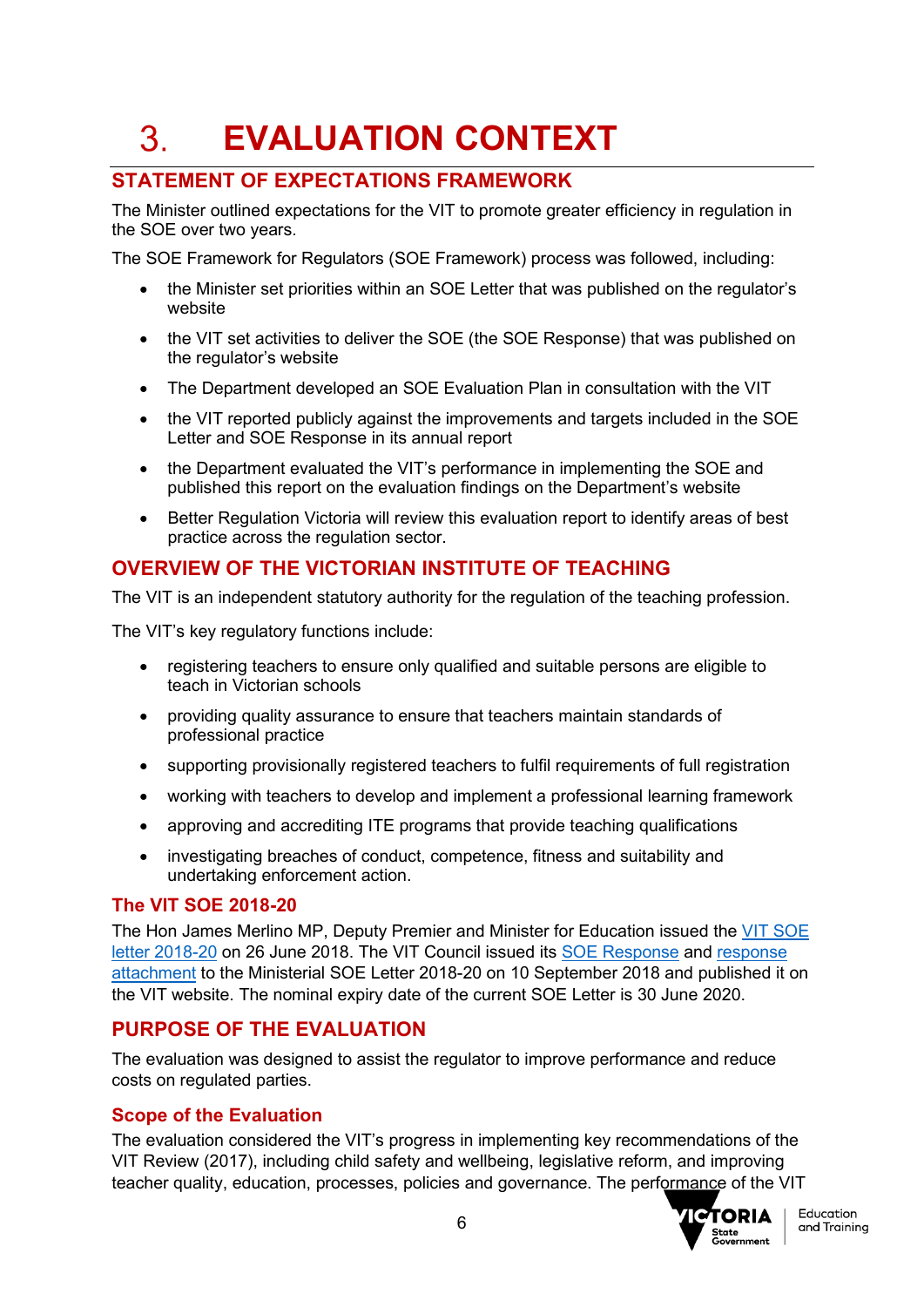was analysed against the SOE Evaluation Plan and the SOE Framework. Other elements of the VIT's operations were out of scope, such as enforcement, incidents and complaints.

## **Evaluation Team**

Table 1: Relevant contacts involved in the evaluation of the VIT SOE.

| <b>Contact</b>                                                                                                                                                                                        | Area of involvement                                                                                                                  |
|-------------------------------------------------------------------------------------------------------------------------------------------------------------------------------------------------------|--------------------------------------------------------------------------------------------------------------------------------------|
| Strategic Projects Team, Secondary Schooling,<br>Pathways and Tertiary Education Reform Division,<br>Policy, Strategy and Performance Group, Department<br>of Education and Training (the Department) | The team within the Department that conducted the<br>evaluation.                                                                     |
| Corporate Legal Counsel, Governance and Council<br>Secretariat, Executive and Governance Branch, the VIT                                                                                              | The team within the regulator that collected the<br>data and information on each improvement and<br>target to inform the evaluation. |

## <span id="page-6-0"></span>**APPROACH TO THE OUTCOME EVALUATION**

The outcome evaluation assessed the impact of the SOE in improving regulation.

#### **Methodology**

The VIT's performance was assessed in the outcome evaluation, including the:

- activities that delivered on the Minister's expectations (the VIT Review 2017)
- extent to which the selected elements of good regulatory practice from the SOE Framework were delivered, including timeliness, risk-based strategies, compliancerelated assistance and advice, stakeholder consultation and engagement, role clarity and cooperation amongst regulators.

#### **Data collection**

The Department reviewed internal data from the VIT officers and publicly available data to develop the evaluation report. A full list of references is provided in chapter 6. The data and data sources for performance measures follows the SOE Evaluation Plan and was mapped back to the SOE Letter and SOE Response.

#### **Limitations**

This evaluation covered 18 months (July 2018 to December 2019) of the two-year SOE cycle (July 2018 to June 2020) in order to inform the next iteration of the SOE. The timing of the evaluation excluded key work of the VIT from January to June 2020 to fulfil the SOE, particularly around recommendation 21 of the VIT Review (implementing a new IT system to improve timeliness of business practices).

Quantitative data was provided where available. The SOE was framed for the financial year, however the sector operated on the school year, and data was based on the calendar year.

The SOE focused on process improvements, and measured activity rather than outcomes.

# <span id="page-6-1"></span>**APPROACH TO PROCESS EVALUATION**

The process evaluation assessed the effectiveness of the SOE process.

#### **Methodology**

The VIT's process of implementing the SOE was considered in the process evaluation, including the:

• SOE development: including the elements of good regulatory practice, selfassessment, Good Regulatory Practice Plan (GRPP) and SOE Letter

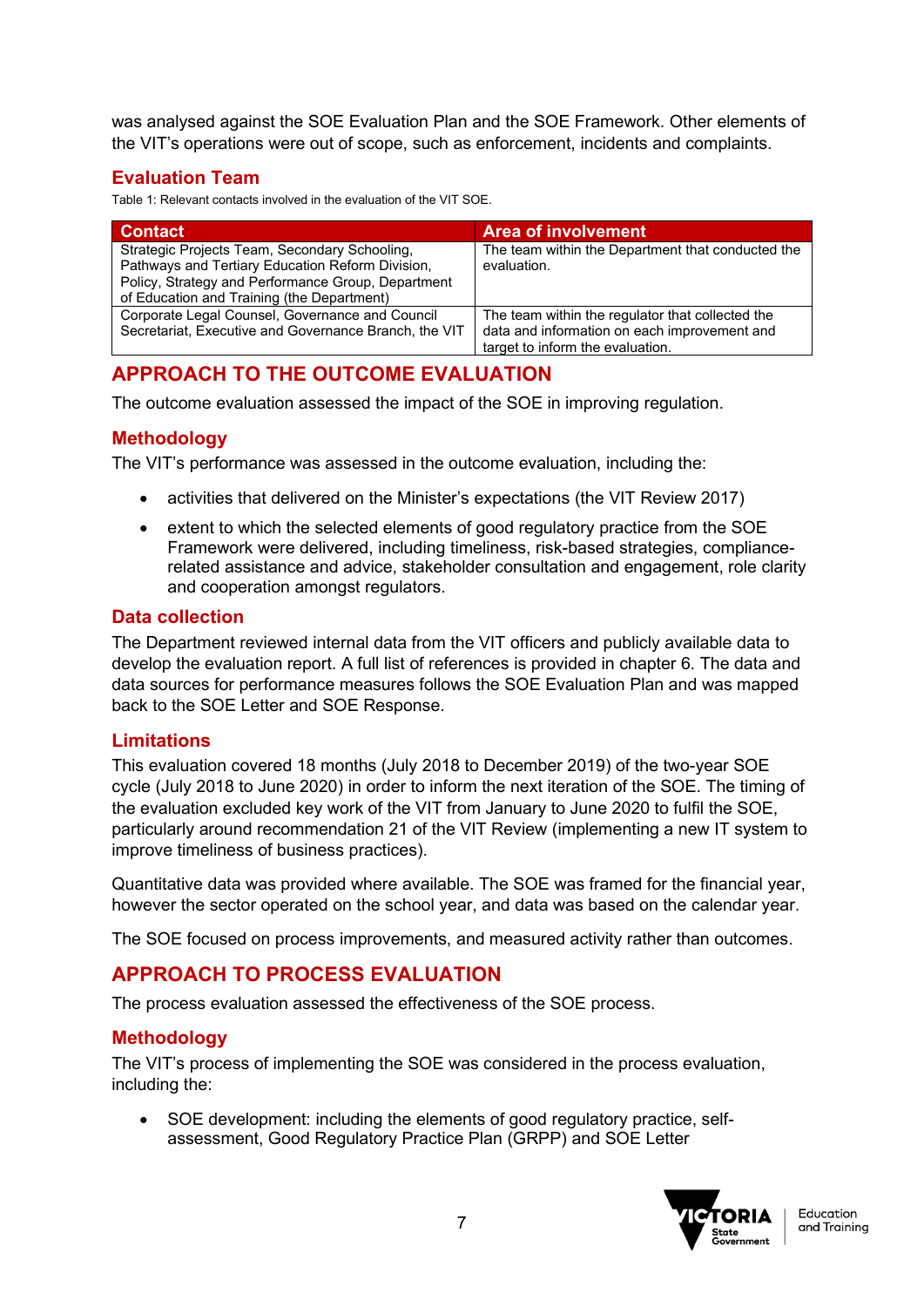• SOE implementation: including the SOE Response, Evaluation Plan and Evaluation Report.

## **Data collection**

The Department collected data to inform the process evaluation from officers within the VIT, a survey on the SOE process, the VIT self-assessment and GRPP.

## **Limitations**

The staggered advice from the Department of Treasury and Finance on the SOE Framework meant that the Evaluation Plan was developed after the SOE Letter and Response. The Minister requested the VIT to prioritise fulfilling key recommendations of the VIT Review, however some areas were not accepted by the Government (1b) or decisions were delayed (1a, 1c, 2, 3, 4, 6, 12c) and these activities could not be completed by the VIT.

The VIT was not able to collect and track 53% of the data required for SOE performance reporting, with 18 of 34 performance measures missing data. In some areas, data collection for performance measures was not possible within the timeframe, particularly where new IT systems and processes were established.

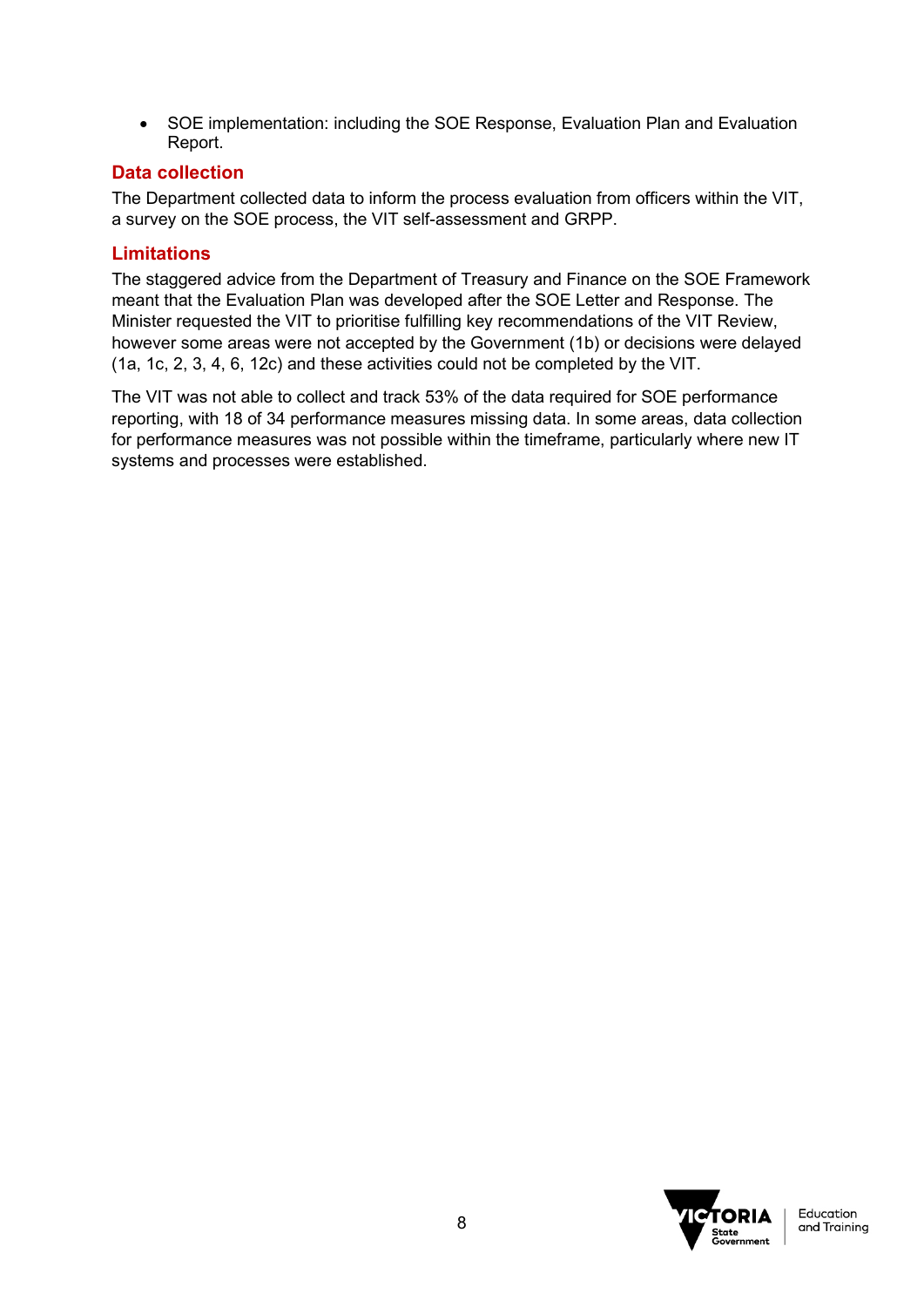#### **OUTCOME EVALUATION**   $\overline{4}$ .

# **EFFECTIVE REGULATION – TIMELINESS DATA**

The data below addressed the mandatory element of good regulatory practice 'timeliness' in the SOE Framework. Timeliness in this context referred to regulatory decisions, issues and approvals being resolved in a timely manner, to avoid unnecessary administrative costs for regulated parties. The VIT committed to the following activities to meet the Minister's expectation to support effective regulation.

<span id="page-8-1"></span><span id="page-8-0"></span>

| <b>Expectation</b>                                                                                                                                  | <b>Response Activity</b>                                                                                                                                                                                                                                                                                                                                                                                                                               | <b>Outcome</b>                                                                      | <b>Measure</b>                                                                                           | <b>Result 2018-20</b>                                                                                         |
|-----------------------------------------------------------------------------------------------------------------------------------------------------|--------------------------------------------------------------------------------------------------------------------------------------------------------------------------------------------------------------------------------------------------------------------------------------------------------------------------------------------------------------------------------------------------------------------------------------------------------|-------------------------------------------------------------------------------------|----------------------------------------------------------------------------------------------------------|---------------------------------------------------------------------------------------------------------------|
| Improving the efficiency and<br>effectiveness of the VIT's<br>processes through the<br>development of a set of<br>regulatory principles applying to | To support effective regulation the VIT<br>will:<br>review its regulatory framework<br>and tools to promote the best                                                                                                                                                                                                                                                                                                                                   | Improved application,<br>assessment and<br>registration times<br>Reduced regulatory | Average number of<br>business days taken to<br>process new graduate<br>applications<br>Percentage of new | 5.1 calendar days (2018-19)<br>4.9 calendar days (2019-20)<br>86.3% (2018-19)                                 |
| all functions and activities, and<br>the adoption of contemporary,                                                                                  | interests of children<br>work with the Department and co-<br>$\bullet$<br>regulators to form a community of<br>practice and adopt strategies to<br>ensure suitable persons are<br>registered as teachers.<br>In response to the expectation, VIT will:<br>update risk-based policies and<br>$\bullet$<br>regulatory frameworks<br>adopt best practice in business<br>$\bullet$<br>systems to support compliance and<br>reduction in regulatory burden. | burden                                                                              | graduate applications<br>finalised prior to 31 January                                                   | 99.4% (2019-20)                                                                                               |
| aligned regulatory policies and<br>governance models.<br>Recommendation 21 of the VIT                                                               |                                                                                                                                                                                                                                                                                                                                                                                                                                                        |                                                                                     | Average number of<br>business days taken to<br>assess 'provisional to full'<br>registration applications | 21.3 calendar days (2018-19)<br>8.3 calendar days (2019-20)                                                   |
| Review – Ensure reforms to<br>registration processes and<br>customer-interfaces, including<br>migration to online registration                      |                                                                                                                                                                                                                                                                                                                                                                                                                                                        |                                                                                     | Percentage of key<br>registration processes that<br>are partially or fully paper<br>based                | Data is not available for 2018-19<br>39% (2019-20)                                                            |
| and renewal processes are<br>completed by the end of 2018.                                                                                          |                                                                                                                                                                                                                                                                                                                                                                                                                                                        |                                                                                     | Number of suspensions<br>reviewed within 30 days                                                         | 100% (2018-19)<br>100% (2019-20)                                                                              |
|                                                                                                                                                     |                                                                                                                                                                                                                                                                                                                                                                                                                                                        |                                                                                     | Percentage of calls<br>answered within 20<br>seconds                                                     | 31.4% (2018-19)<br>12.6% (2019-20)                                                                            |
|                                                                                                                                                     |                                                                                                                                                                                                                                                                                                                                                                                                                                                        |                                                                                     | % calls handled                                                                                          | 72% (2018-19)<br>57% (2019-20)                                                                                |
|                                                                                                                                                     |                                                                                                                                                                                                                                                                                                                                                                                                                                                        |                                                                                     | Time taken to suspend<br>registration when notified of<br>a Category A offence or                        | Data is unavailable for 2018-20.<br>Data will be available from 2020-21.<br>This measure became a legislative |
|                                                                                                                                                     |                                                                                                                                                                                                                                                                                                                                                                                                                                                        |                                                                                     | <b>Negative Notice</b><br>Number of preliminary<br>assessments undertaken<br>per annum                   | requirement on 1 September 2019.<br>279 (2018-19)<br>Data is not available for 2019-20.                       |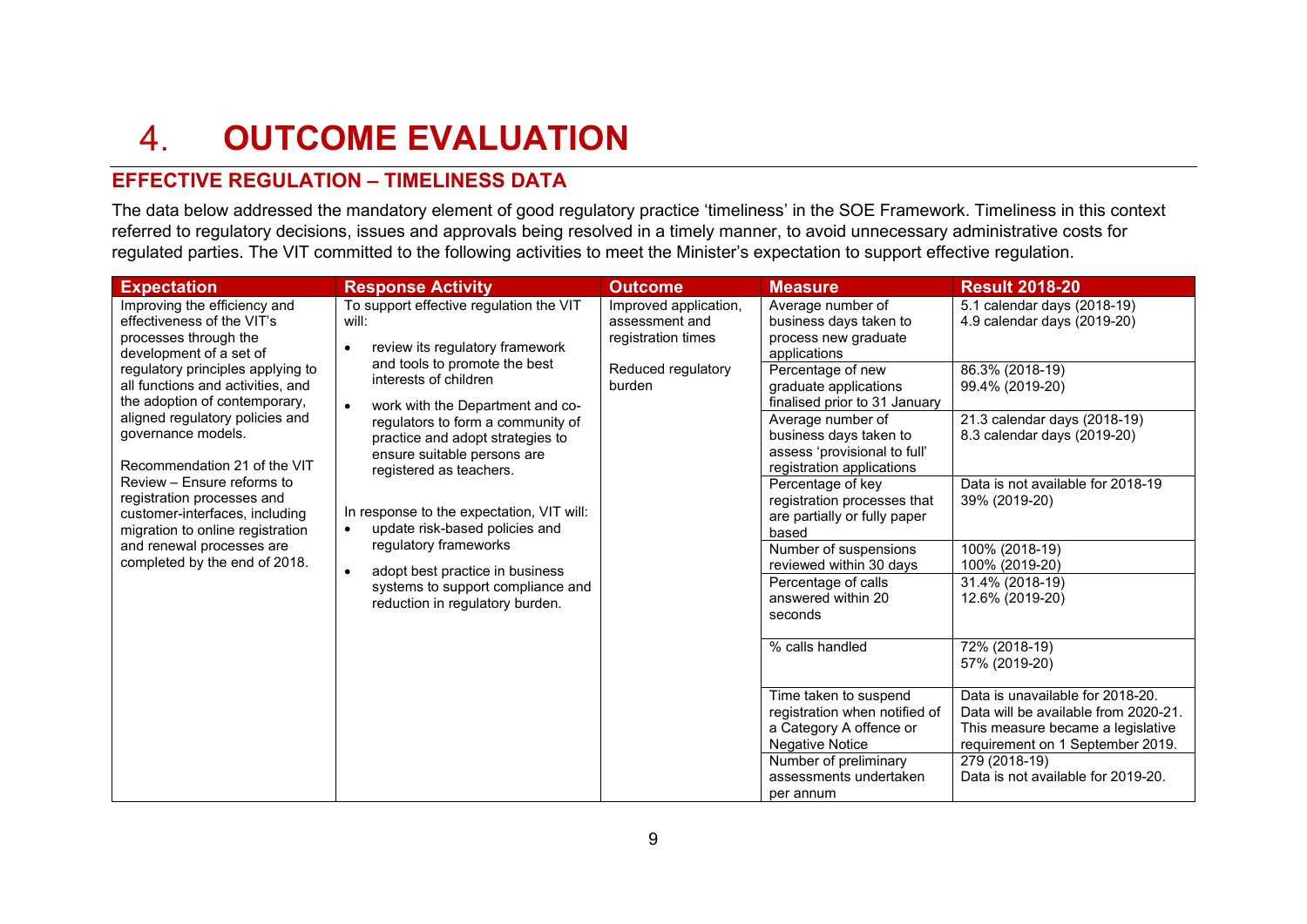# **KEY FINDINGS FOR TIMELINESS OF EFFECTIVE REGULATION**

## **Achievement of Minister's expectations**

The VIT applied best endeavours to meet the Minister's expectation to improve the timeliness of the VIT registration processes.

Registration applications for provisional teachers seeking full registration and new graduate applications were assessed in a short timeframe. The VIT worked towards automating registration processes to save time for teachers, with just under two thirds of registration processes electronic. The VIT ensured all suspensions of teachers were reviewed within 30 days and conducted preliminary assessments of child safety notifications, including from criminal history checks, complaints from the public and employers, the RCS and own motion enquiries.

The VIT worked towards improving timeliness for customer service, with a deterioration in two metrics: a drop of 19% in the percentage of calls answered in 20 seconds, and a drop of 15% in the percentage of calls handled. The VIT received a higher volume of enquiries for new business practices, including online renewal notices and the RCS, that led to the reduction in timeliness.

#### **Achievement of standards set out in the SOE Framework**

The VIT fulfilled all minimum and best practice standards of the SOE Framework<sup>[1](#page-9-0)</sup>.

The VIT had established systems, processes and advice to support teachers to comply with registration requirements. The VIT provided timely registration advice to teachers through the online portal, MyVIT, including the ability to track registration status. The VIT established partnerships with co-regulators to understand other compliance requirements for teachers and ensure timely requests for information.

The VIT worked towards improved e-capability, including managing data online. The paperbased Permission to Teach registration process will be transferred to an online IT system by 2020-21.

#### **Overall comment**

The VIT performed well in timeliness, ranging from a strong performance in the timeliness of approval and decision processes to delays in responding to issues. Key risks affecting performance included a lack of investment in IT and customer service. Proactive data analysis could support improved timeliness. The VIT maintained a good performance in avoiding unnecessary delay costs for teachers.



**Education** and Training

<span id="page-9-0"></span><sup>&</sup>lt;sup>1</sup> The minimum standards referred to are those outlined in the SOE Framework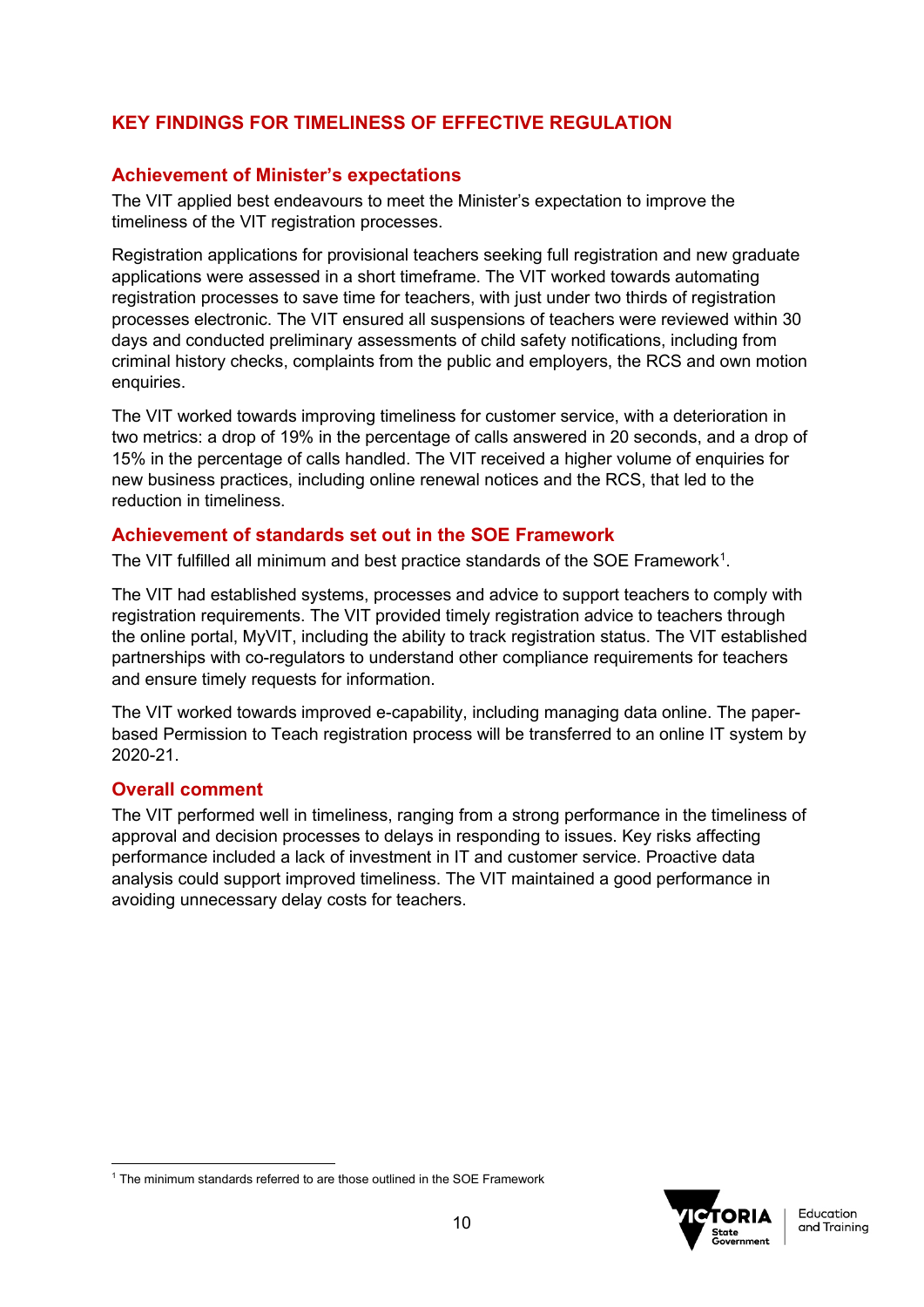# **TEACHER QUALITY AND EDUCATION – RISK-BASED STRATEGIES DATA**

The data below addressed the mandatory element of good regulatory practice 'risk-based strategies' in the SOE Framework. Risk-based strategies in this context referred to improving regulatory outcomes by strategically focusing on activities where the risks are greatest. The VIT committed to the following activities to meet the Minister's expectation to improve teacher quality and education.

<span id="page-10-0"></span>

| <b>Expectation</b>                                                                                                                                                                                                                                                                                                                                                                                                                                                                                                                                                                                                                                                                                                                                                                                                                                                                                                                                                                                                                                                                                                                                                                                                                                                                                                                                                              | <b>Response Activity</b>                                                                                                                                                                                                                                                                                                                                                                                                                                                                                                                                                                                                                                                                                                                                                                                                                            | <b>Outcome</b>                                                                                                                                         | <b>Measure</b>                                                                                                                                                                                                                                                                                                                                                                                                                                                                                                                                                                    | <b>Result 2018-20</b>                                                                                                                                                                                                                                                                                                                                                                                                                                                                                                                                                                                                                                                    |
|---------------------------------------------------------------------------------------------------------------------------------------------------------------------------------------------------------------------------------------------------------------------------------------------------------------------------------------------------------------------------------------------------------------------------------------------------------------------------------------------------------------------------------------------------------------------------------------------------------------------------------------------------------------------------------------------------------------------------------------------------------------------------------------------------------------------------------------------------------------------------------------------------------------------------------------------------------------------------------------------------------------------------------------------------------------------------------------------------------------------------------------------------------------------------------------------------------------------------------------------------------------------------------------------------------------------------------------------------------------------------------|-----------------------------------------------------------------------------------------------------------------------------------------------------------------------------------------------------------------------------------------------------------------------------------------------------------------------------------------------------------------------------------------------------------------------------------------------------------------------------------------------------------------------------------------------------------------------------------------------------------------------------------------------------------------------------------------------------------------------------------------------------------------------------------------------------------------------------------------------------|--------------------------------------------------------------------------------------------------------------------------------------------------------|-----------------------------------------------------------------------------------------------------------------------------------------------------------------------------------------------------------------------------------------------------------------------------------------------------------------------------------------------------------------------------------------------------------------------------------------------------------------------------------------------------------------------------------------------------------------------------------|--------------------------------------------------------------------------------------------------------------------------------------------------------------------------------------------------------------------------------------------------------------------------------------------------------------------------------------------------------------------------------------------------------------------------------------------------------------------------------------------------------------------------------------------------------------------------------------------------------------------------------------------------------------------------|
| Continuing to improve teacher quality and<br>education, and risk identification and compliance.<br>Recommendation 22 of the VIT Review - Expand<br>future-focused research activity, including<br>through facilitating and fostering stronger<br>feedback loops between ITE providers and<br>employers.<br>Improving the efficiency and effectiveness of the<br>VIT's processes through the development of a<br>set of regulatory principles applying to all<br>functions and activities, and the adoption of<br>contemporary, aligned regulatory policies and<br>governance models.<br>Recommendation 19 of the VIT Review - The<br>VIT leverage its data to better inform and draw<br>out intelligence about where areas of regulatory<br>risk exist in teacher regulation, including through<br>establishing partnerships with research and/or<br>tertiary institutes.<br>Recommendation 24 of the VIT Review -<br>Improve the efficiency, consistency and<br>timeliness of enforcement processes by adopting<br>risk-based triage and other processes which<br>ensure reduced duplication of effort, greater<br>streamlining, and improved notifier-experience.<br>Collaborating on the Government's agenda to<br>make Victoria's teachers the best in the country,<br>through our continued focus on ensuring<br>excellence in teacher quality, education and<br>practice. | To support high quality education<br>the VIT will:<br>collaborate with the<br>Department and ITE providers<br>to implement the Victorian<br><b>Selection Framework</b><br>undertake reform in the area<br>of ITE programs to improve<br>teacher quality<br>work with the Department to<br>deliver an effective mentoring<br>program for early career<br>teachers, including those in<br>the Early Childhood sector<br>support Early Childhood<br>teachers<br>support teachers to<br>participate in professional<br>learning to address children<br>with Special Needs.<br>In response to the Minister's<br>expectation to improve teacher<br>quality the VIT will:<br>develop close partnerships<br>with ITE providers to improve<br>teacher quality, and develop<br>an ITE engagement plan<br>adapt regulatory approach to<br>support teachers and | Improved<br>compliance<br>against teacher<br>standards<br>Improved<br>teacher quality<br>Reduced teacher<br>misconduct<br>(especially child<br>safety) | Compliance with special needs<br>requirements<br>Tertiary selection requirements<br>met by ITE providers (ATAR 70<br>and other non-academic<br>attributes)<br>Number of approved Victorian ITE<br>programs<br>Compliance with the<br>"Accreditation of Initial Teacher<br>Education Programs in Australia,<br>Standards and Procedures"<br>(including any Victorian overlays)<br>% of provisional teachers<br>registered in the past 5 years<br>meeting Australian Professional<br>Standards for Teachers (APST)<br>and moving to (full) registration<br>within a given timeframe | 100% (2018)<br>100% (2019)<br>All university degrees<br>require compliance with<br>special needs, therefore<br>the sector is compliant<br>Data is unavailable for<br>2018.<br>100% (2019)<br>All university degrees<br>require an ATAR of 70,<br>therefore the sector is<br>compliant<br>Data for 2018 is<br>unavailable.<br>89 (2019)<br>100% (2018)<br>100% (2019)<br>All university degrees<br>require compliance<br>accreditation of ITE,<br>therefore the sector is<br>compliant<br>Data is unavailable for<br>2018-19 and 2019-20.<br>The VIT is upgrading IT<br>systems and is unable to<br>report on cohort data<br>until all teachers are in<br>the new system. |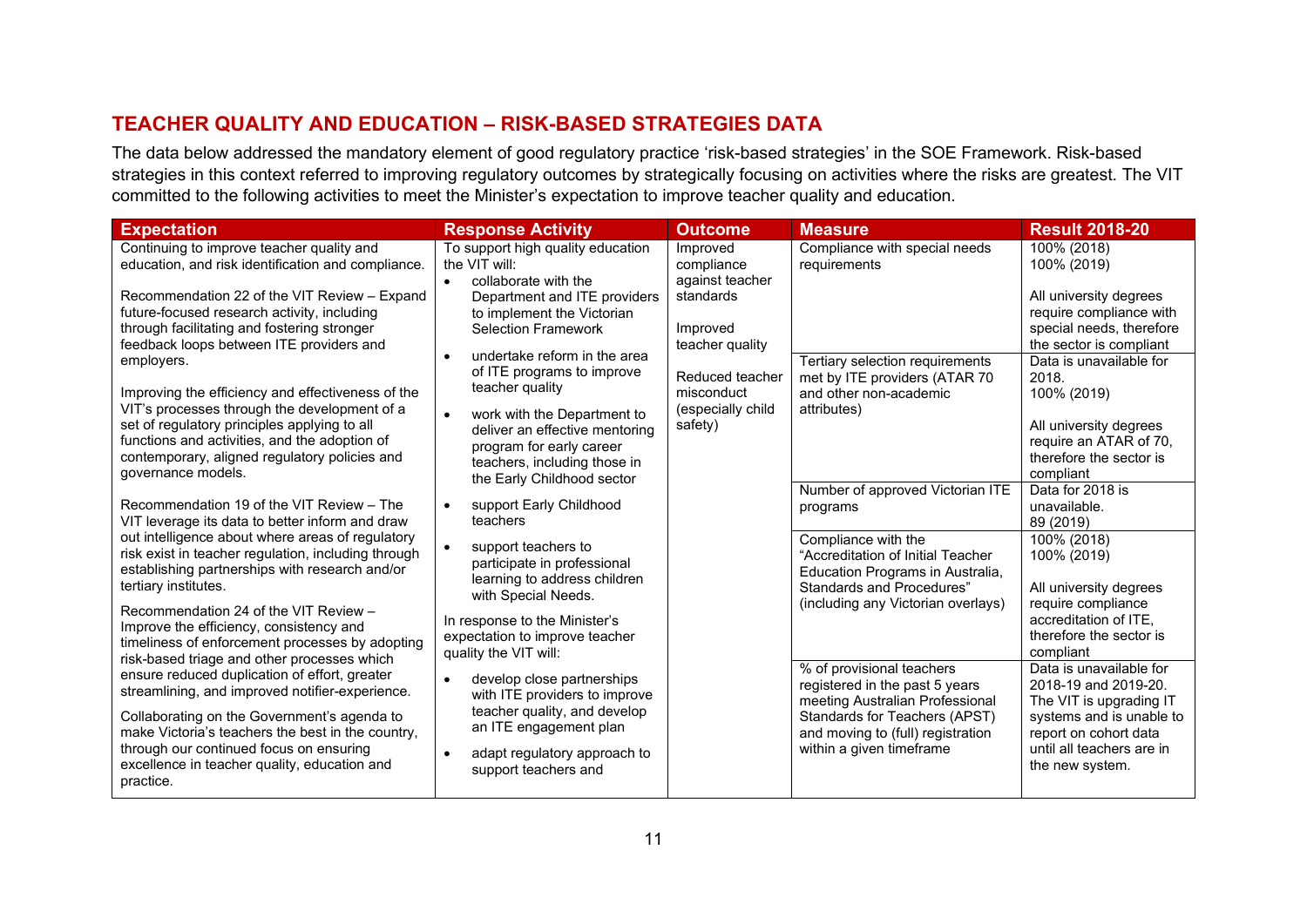| <b>Expectation</b> | <b>Response Activity</b>                                                                                                                                                           | <b>Outcome</b> | <b>Measure</b> | <b>Result 2018-20</b> |
|--------------------|------------------------------------------------------------------------------------------------------------------------------------------------------------------------------------|----------------|----------------|-----------------------|
|                    | employers to comply with<br>policy                                                                                                                                                 |                |                |                       |
|                    | review its strategic plan to<br>focus on teacher quality (VIT<br>Council)                                                                                                          |                |                |                       |
|                    | engage a Principal<br>$\bullet$<br>Practitioner.                                                                                                                                   |                |                |                       |
|                    | To support effective regulation the<br>VIT will:                                                                                                                                   |                |                |                       |
|                    | review its regulatory<br>$\bullet$<br>framework and tools to<br>promote the best interests of<br>children                                                                          |                |                |                       |
|                    | work with the Department and<br>$\bullet$<br>co-regulators to form a<br>community of practice and<br>adopt strategies to ensure<br>suitable persons are<br>registered as teachers. |                |                |                       |
|                    | In response to the Minister's<br>expectation to improve the<br>efficiency of processes, the VIT<br>will:                                                                           |                |                |                       |
|                    | update risk-based policies<br>$\bullet$<br>and regulatory frameworks                                                                                                               |                |                |                       |
|                    | adopt best practice in<br>$\bullet$<br>business systems to support<br>compliance and reduction in<br>regulatory burden.                                                            |                |                |                       |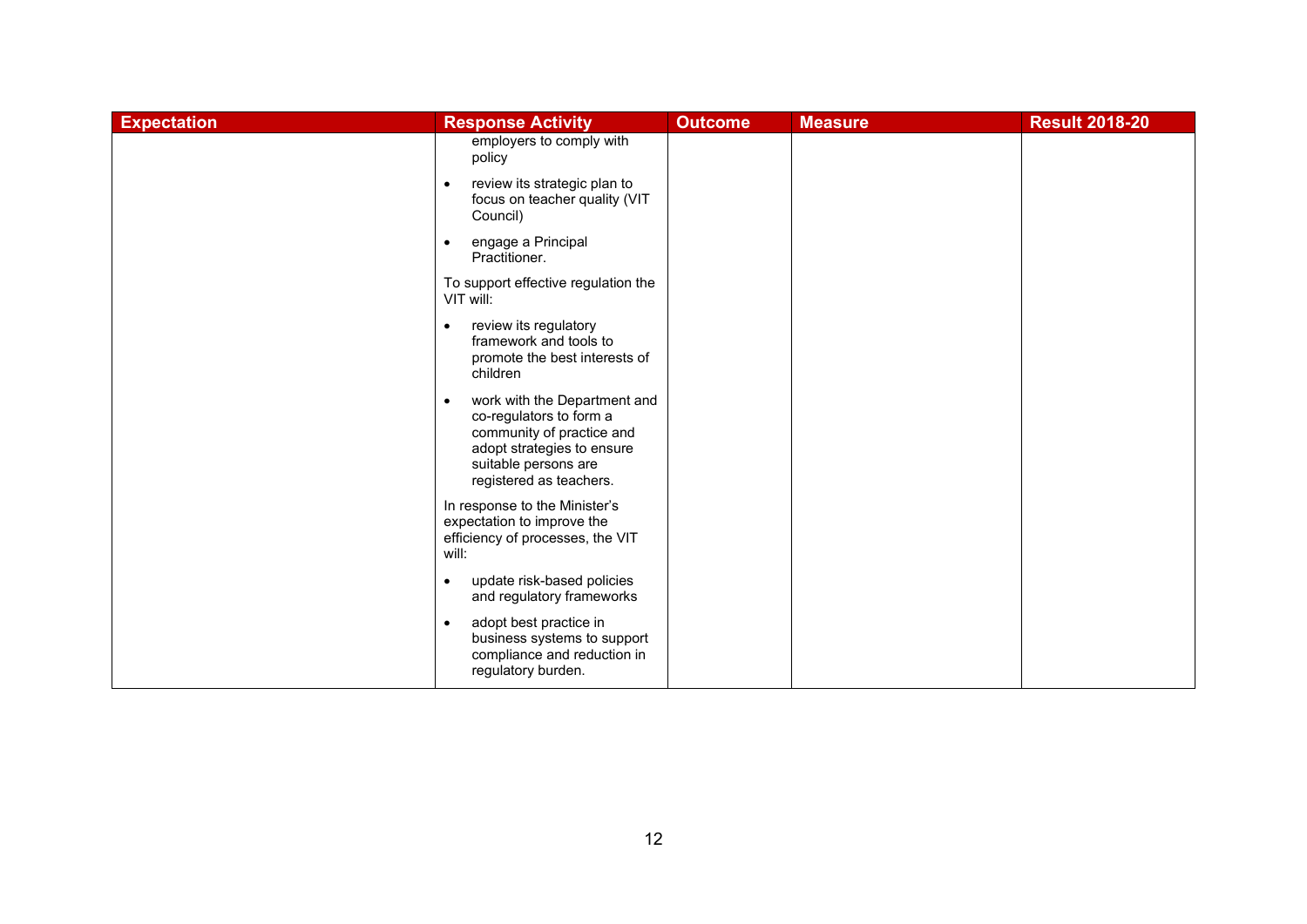# **KEY FINDINGS FOR RISK-BASED STRATEGIES OF TEACHER QUALITY AND EDUCATION**

## **Achievement of Minister's expectations**

The VIT applied best endeavours to meet the Minister's expectation to apply a risk-based approach to regulating teacher quality and education.

All university degrees complied with requirements for teacher education, including entry requirements, supporting students with special needs and accreditation of programs.

The VIT is on track to be able to monitor the number of provisional teachers that achieve full registration through an upgraded IT system.

## **Achievement of standards set out in the SOE Framework**

The VIT fulfilled all minimum and best practice standards of the SOE Framework.

The VIT collected comprehensive data to track compliance history and develop a risk profile for teachers, with enforcement action tailored to the risk profile. The VIT assessed and prioritised incidents and complaints according to the highest risk, guided by the Risk Management Framework. Targeted audits and data analysis supported risk mitigation.

A consistent and documented approach was applied to risk management, setting requirements for teacher registration in line with the APST.

The VIT applied a transparent approach to regulation, providing public access to the registration details of teachers in the Register of Teachers and Register of Disciplinary Action on the VIT website.

## **Overall comment**

The VIT performed strongly in following a risk-based strategy, by having consistent and transparent standards, and targeting resources to support proactively identifying risks. A key risk to the VIT in the short-term included the upgrade of IT systems, affecting its ability to proactively analyse data and respond to risks. The VIT is expected to be more efficient in the long-term as the new IT system will improve capability for data analysis and risk identification, reducing the need for intervention over time.

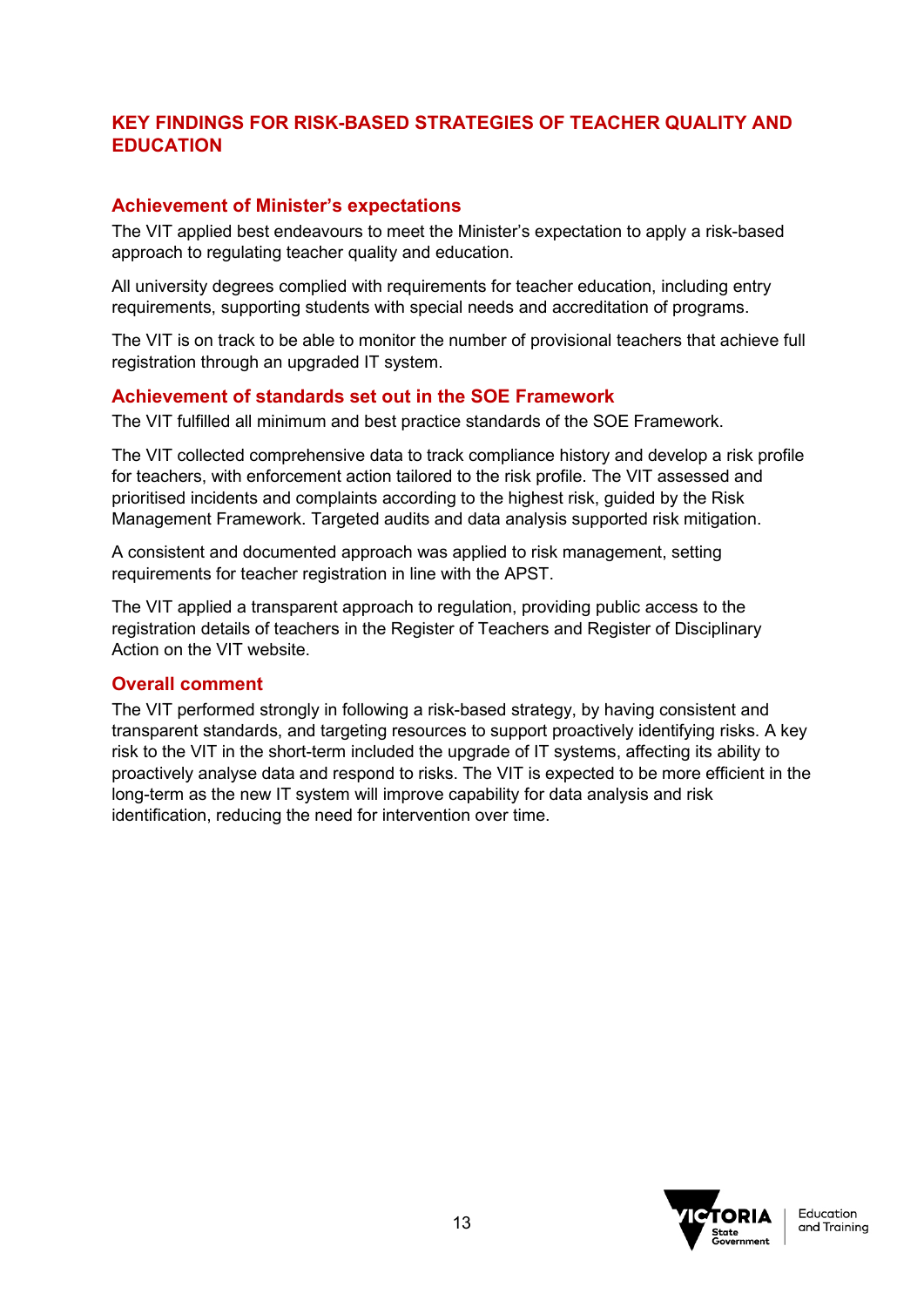# **TEACHER QUALITY AND EDUCATION – COMPLIANCE-RELATED ASSISTANCE AND ADVICE DATA**

The data below addressed the mandatory element of good regulatory practice 'compliance-related assistance and advice' in the SOE Framework. Compliance-related assistance and advice in this context referred to providing regulated parties with access to effective assistance and advice to support high rates of compliance with regulatory requirements. The VIT committed to the following activities to meet the Minister's expectation to improve teacher quality and education.

<span id="page-13-0"></span>

| <b>Expectation</b>                                                                                                                                                                                                                                                                                                                                                                                                                                                                                                                                                                                                                                                                                                                                                                                                                                                                                                                                                                                                                                             | <b>Response Activity</b>                                                                                                                                                                                                                                                                                                                                                                                                                                                                                                                                                                                                                                                                                                                                                   | <b>Outcome</b>                                                                                                                                           | <b>Measure</b>                                                                                                                                                                                                                                                                                                                                             | <b>Result 2018-20</b>                                                                                                                                                                                                                                                                                                                                                                                                                |
|----------------------------------------------------------------------------------------------------------------------------------------------------------------------------------------------------------------------------------------------------------------------------------------------------------------------------------------------------------------------------------------------------------------------------------------------------------------------------------------------------------------------------------------------------------------------------------------------------------------------------------------------------------------------------------------------------------------------------------------------------------------------------------------------------------------------------------------------------------------------------------------------------------------------------------------------------------------------------------------------------------------------------------------------------------------|----------------------------------------------------------------------------------------------------------------------------------------------------------------------------------------------------------------------------------------------------------------------------------------------------------------------------------------------------------------------------------------------------------------------------------------------------------------------------------------------------------------------------------------------------------------------------------------------------------------------------------------------------------------------------------------------------------------------------------------------------------------------------|----------------------------------------------------------------------------------------------------------------------------------------------------------|------------------------------------------------------------------------------------------------------------------------------------------------------------------------------------------------------------------------------------------------------------------------------------------------------------------------------------------------------------|--------------------------------------------------------------------------------------------------------------------------------------------------------------------------------------------------------------------------------------------------------------------------------------------------------------------------------------------------------------------------------------------------------------------------------------|
| Continuing to improve teacher quality and<br>education, and risk identification and<br>compliance.<br>Recommendation 23 of the VIT Review -<br>Undertake a significant shift toward more risk-<br>based, intelligence-led and outcomes-focused<br>regulation in the immediate term to assist in<br>best targeting resources. This should include<br>utilising the full suite of compliance activities<br>and significantly increasing assistance given<br>to teachers to comply with the standards and<br>prevent misconduct.<br>Recommendation 25 of the VIT Review -<br>Expand its activities beyond a narrow focus<br>on compliance, towards proactive education<br>of teachers and the community about teacher<br>quality. This includes showcasing leading<br>practice in teacher quality. It should not<br>extend to advocacy and representation of the<br>profession.<br>The VIT should continue to advise and<br>support the Government's policy agenda as<br>appropriate, and to play a role in achieving<br>this agenda through the VIT's regulatory | To support high quality education the<br>VIT will:<br>collaborate with the Department and<br>$\bullet$<br>ITE providers to implement the<br><b>Victorian Selection Framework</b><br>undertake reform in the area of ITE<br>programs to improve teacher quality<br>work with the Department to deliver<br>the effective mentoring program for<br>early career teachers, including<br>those in the Early Childhood sector<br>support Early Childhood teachers<br>$\bullet$<br>support teachers to participate in<br>professional learning to address<br>children with special needs.<br>In response to the Minister's<br>expectation, the VIT will:<br>develop close partnerships with ITE<br>providers to improve teacher<br>quality, and develop an ITE<br>engagement plan | Improved understanding<br>of the VIT's messages<br>and regulatory<br>requirements (role of<br>teachers) by teachers,<br>graduates and the VIT's<br>staff | Reduction in incidents of<br>unregistered teaching<br>Number of teachers moved<br>to non-practicing<br>registration after identifying<br>that they are unable to<br>support declarations<br>Degree of understanding of<br>provisionally registered<br>teachers (PRT) obligations<br>and responsibilities<br>regarding professional<br>conduct as a teacher | 74 cases<br>investigated, with 30<br>confirmed cases of<br>unregistered<br>teaching (2018)<br>Data unavailable for<br>2019<br>7.2% (80 teachers)<br>were unable to<br>support declarations<br>following random<br>renewal of<br>registration audit<br>(2018)<br>Data unavailable for<br>2019<br>41.2% Survey of<br>Provisionally<br><b>Registered Teachers</b><br>(2018)<br>Data unavailable for<br>2019-20 as the<br>survey was not |
| function and by cooperating with my<br>Department and other regulators and                                                                                                                                                                                                                                                                                                                                                                                                                                                                                                                                                                                                                                                                                                                                                                                                                                                                                                                                                                                     | adapt regulatory approach to<br>$\bullet$<br>support teachers and employers to<br>comply with policy                                                                                                                                                                                                                                                                                                                                                                                                                                                                                                                                                                                                                                                                       |                                                                                                                                                          |                                                                                                                                                                                                                                                                                                                                                            | conducted (this is<br>not an annual<br>survey)                                                                                                                                                                                                                                                                                                                                                                                       |
| departments across jurisdictions and<br>portfolios.                                                                                                                                                                                                                                                                                                                                                                                                                                                                                                                                                                                                                                                                                                                                                                                                                                                                                                                                                                                                            | review its strategic plan to focus on<br>$\bullet$<br>teacher quality (VIT Council)                                                                                                                                                                                                                                                                                                                                                                                                                                                                                                                                                                                                                                                                                        |                                                                                                                                                          | Percentage of teachers<br>demonstrating the APST at<br>the Proficient Teacher                                                                                                                                                                                                                                                                              | Data is unavailable<br>for 2018-19 and<br>2019-20, VIT is                                                                                                                                                                                                                                                                                                                                                                            |
|                                                                                                                                                                                                                                                                                                                                                                                                                                                                                                                                                                                                                                                                                                                                                                                                                                                                                                                                                                                                                                                                | engage a Principal Practitioner.<br>$\bullet$                                                                                                                                                                                                                                                                                                                                                                                                                                                                                                                                                                                                                                                                                                                              |                                                                                                                                                          | Level within five years of<br>their initial registration                                                                                                                                                                                                                                                                                                   | upgrading IT<br>systems and is                                                                                                                                                                                                                                                                                                                                                                                                       |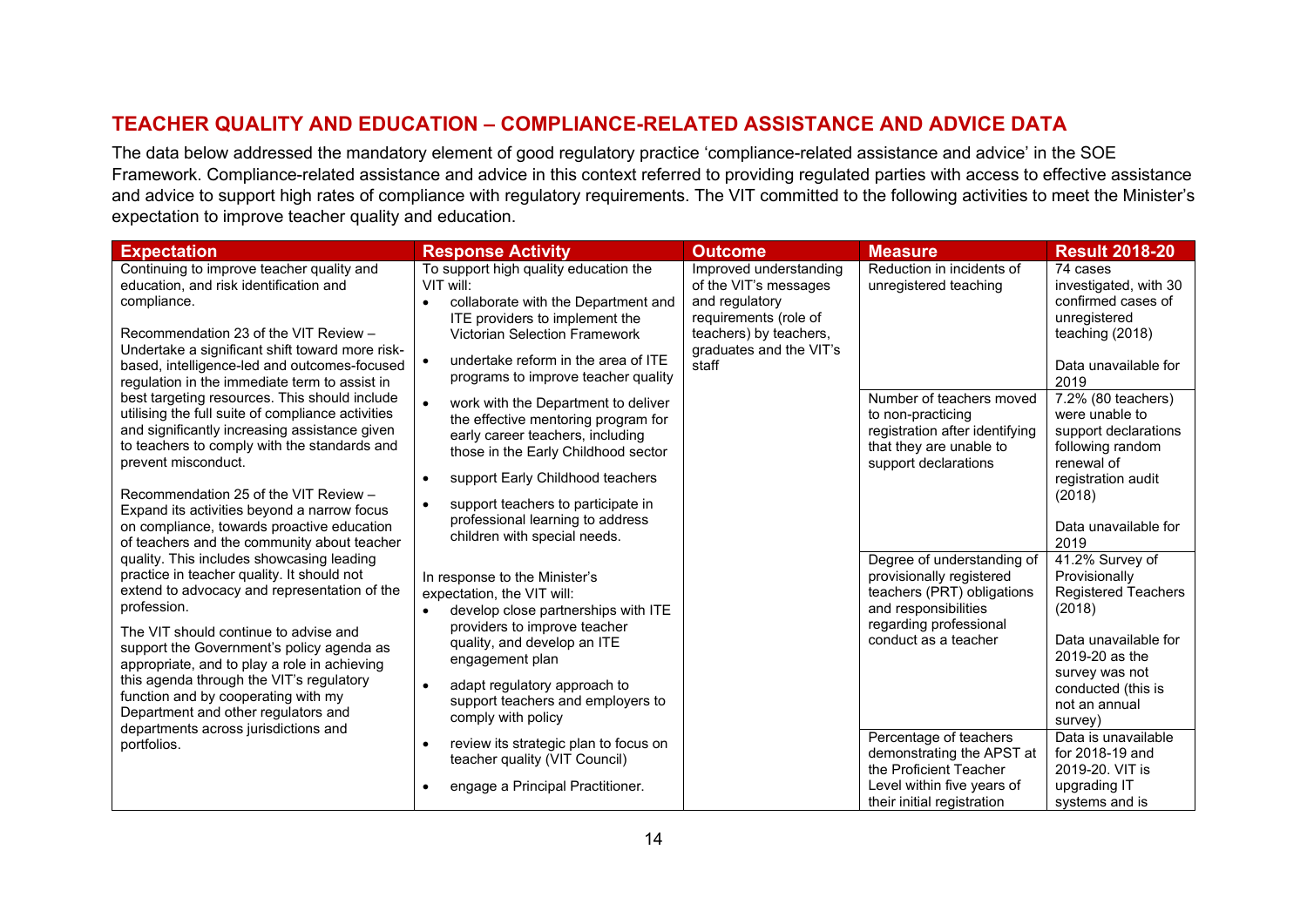| <b>Expectation</b> | <b>Response Activity</b> | <b>Outcome</b> | <b>Measure</b>            | <b>Result 2018-20</b> |
|--------------------|--------------------------|----------------|---------------------------|-----------------------|
|                    |                          |                |                           | unable to report on   |
|                    |                          |                |                           | cohort data until all |
|                    |                          |                |                           | teachers are in the   |
|                    |                          |                |                           | new system.           |
|                    |                          |                | Percentage of registrants | 91.3% (2018)          |
|                    |                          |                | that completed annual     | 93.7% (2019)          |
|                    |                          |                | registration tasks by     |                       |
|                    |                          |                | 30 September              |                       |
|                    |                          |                | Total number of teacher   | Teacher demand        |
|                    |                          |                | demand (calls, emails and | was 0.97, with each   |
|                    |                          |                | reception) per registered | teacher contacting    |
|                    |                          |                | teacher                   | the VIT               |
|                    |                          |                |                           | approximately once    |
|                    |                          |                |                           | on average (2018-     |
|                    |                          |                |                           | 19).                  |
|                    |                          |                |                           | Data will be          |
|                    |                          |                |                           | available for 2019-20 |
|                    |                          |                |                           | at the end of the     |
|                    |                          |                |                           | financial year.       |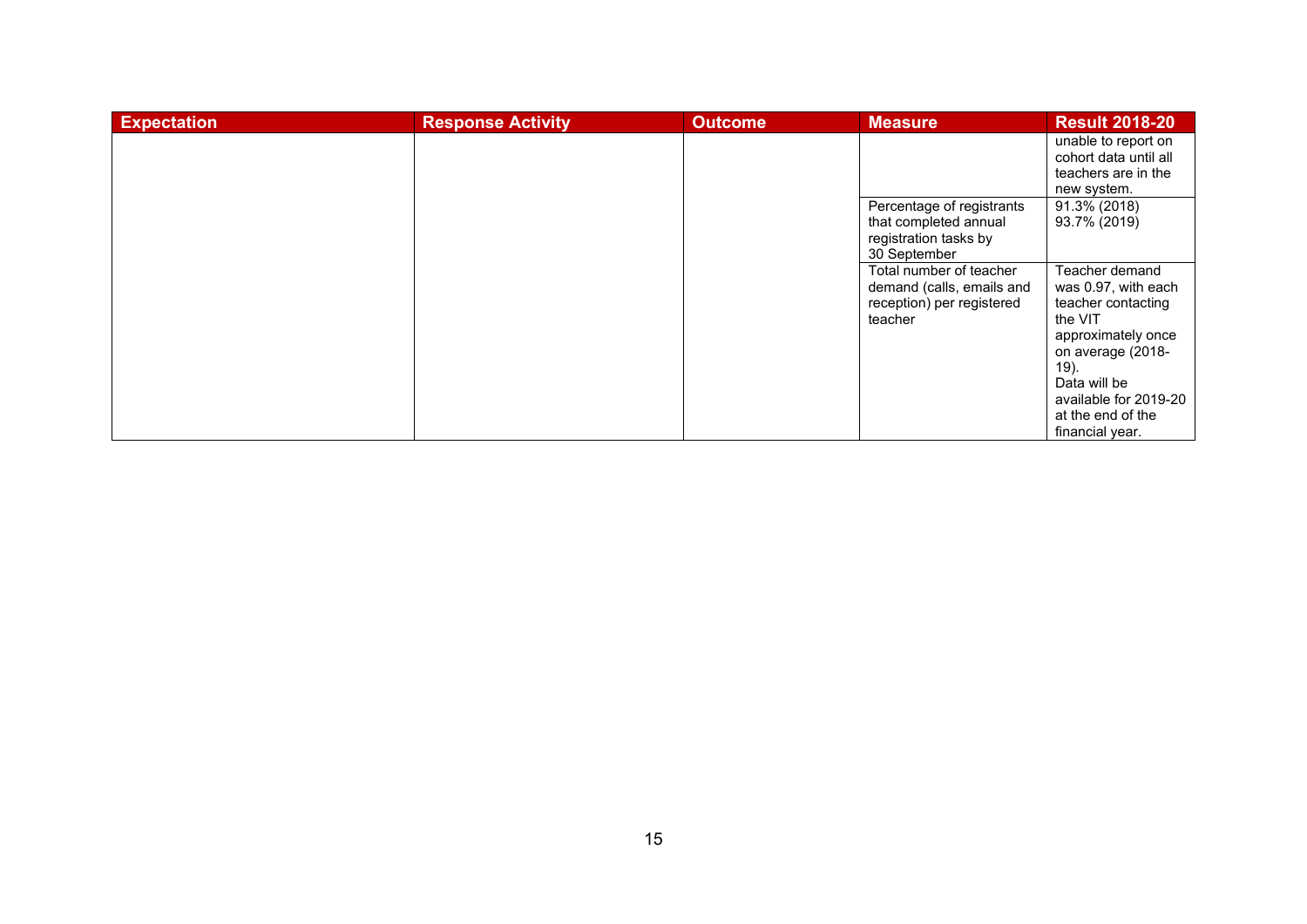## **KEY FINDINGS FOR COMPLIANCE-RELATED ASSISTANCE AND ADVICE IN THE AREA OF TEACHER QUALITY AND EDUCATION**

### **Achievement of Minister's expectations**

The VIT applied best endeavours to meet the Minister's expectation to improve teacher quality and education, including through supporting teachers to comply with regulation.

Enforcement activity was undertaken for a small number of incidents of unregistered teaching, and teachers falsifying declarations on registration renewal documents.

On average, each teacher contacted the VIT once for support, and there was a high compliance rate of teachers' completing registration requirements within the specified timeframe. The VIT supported teachers to achieve the Proficient Level of the APST within five years of initial registration, with data unavailable at the time of reporting due to an upgrade of IT systems.

#### **Achievement of standards set out in the SOE Framework**

The VIT fulfilled the minimum standards, and partially fulfilled the best practice standards of the SOE Framework.

Compliance-related assistance and advice was provided on the website and registration portal (MyVIT) to support teachers to maintain registration and raise awareness of professional responsibilities. The VIT provided resources online, including on the regulatory approach, policies and best practice. Teachers contacted the VIT for tailored advice through email or phone enquiries. Compliance information was provided in multiple formats, however accessible formats for people with disability were not available.

The VIT evaluated teachers' understanding of professional standards through annual random audits of registration and a survey seeking feedback on obligations.

#### **Overall comment**

The VIT performed strongly in providing effective compliance-related assistance and advice as there was a high compliance rate and stakeholders had the opportunity to seek advice without fear of unnecessary enforcement action. Key risks to performance included unregistered teaching and increasing demand for customer service support. Guidance should continue to be updated to support all cohorts of stakeholders to achieve compliance and reduce the need for intervention.

The VIT was effective in providing compliance advice, with a low risk of non-compliance.

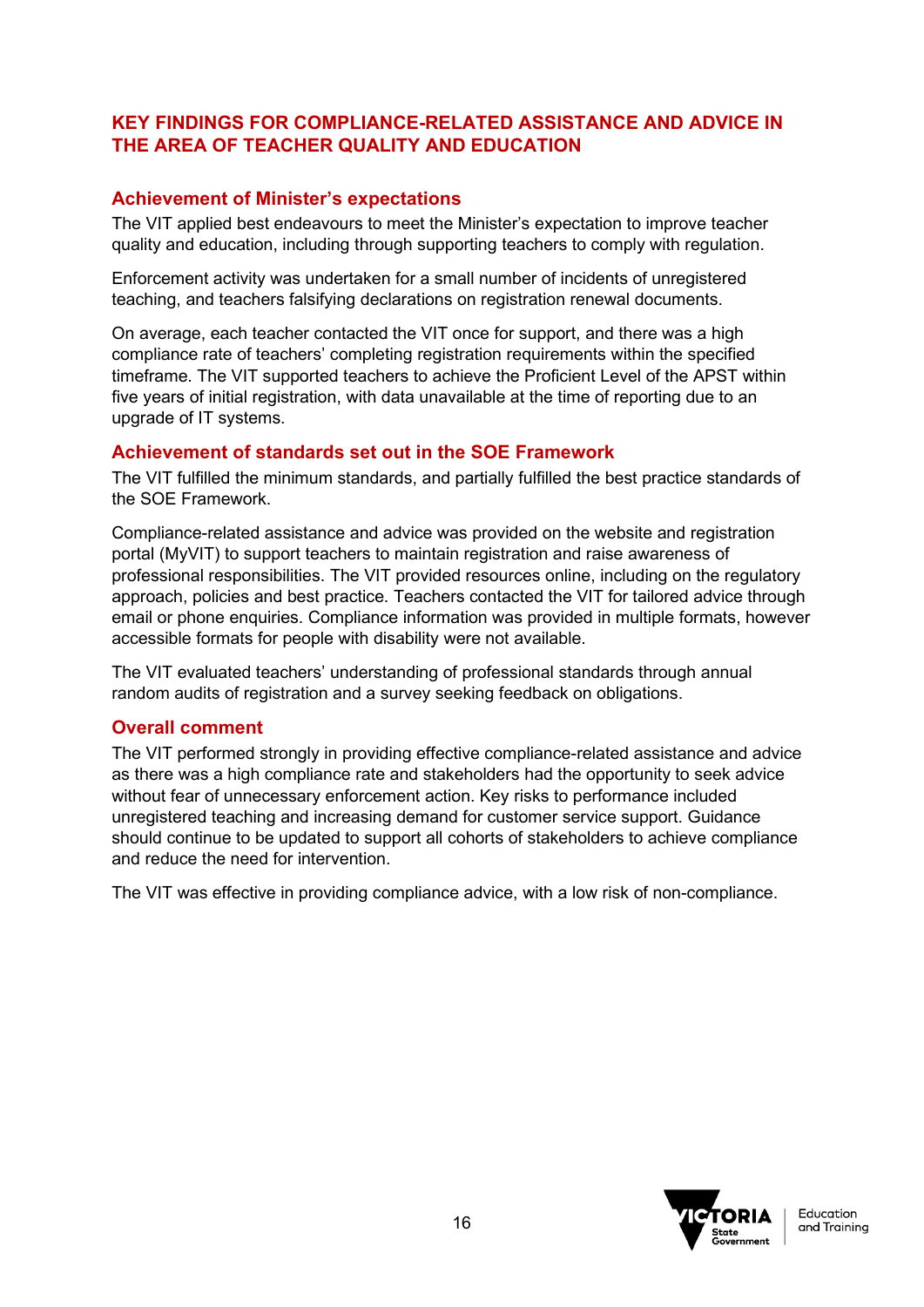# **SECTOR COMMUNICATION – STAKEHOLDER CONSULTATION AND ENGAGEMENT DATA**

The data below addressed the suggested element of good regulatory practice 'stakeholder consultation and engagement' in the SOE Framework. Stakeholder consultation and engagement in this context referred to effective communication and engagement with stakeholders to facilitate better regulator performance and lead to better regulatory outcomes. The VIT committed to the following activities to meet the Minister's expectation to improve teacher quality.

<span id="page-16-0"></span>

| <b>Expectation</b>                                                                                                                                                                                                                                                                  | <b>Response Activity</b>                                                                                                                                                | <b>Outcome</b>                                                         | <b>Measure</b>                                                                        | <b>Result 2018-20</b>                                                                                                                                                             |
|-------------------------------------------------------------------------------------------------------------------------------------------------------------------------------------------------------------------------------------------------------------------------------------|-------------------------------------------------------------------------------------------------------------------------------------------------------------------------|------------------------------------------------------------------------|---------------------------------------------------------------------------------------|-----------------------------------------------------------------------------------------------------------------------------------------------------------------------------------|
| Continuing to improve teacher quality and<br>education, and risk identification and<br>compliance.                                                                                                                                                                                  | To support high quality<br>education the VIT will:<br>collaborate with the                                                                                              | Duty holder<br>satisfaction                                            | Number of online<br>resource downloads                                                | Data is not available for 2018.<br>Registered teacher moving to full registration                                                                                                 |
| Recommendation 25 of the VIT Review -<br>Expand its activities beyond a narrow focus on<br>compliance, towards proactive education of<br>teachers and the community about teacher<br>quality. This includes showcasing leading<br>practice in teacher quality. It should not extend | Department and ITE<br>providers to implement the<br>Victorian Framework for<br>Selection into Initial<br><b>Teacher Education</b><br>(Victorian Selection<br>Framework) | Perceptions<br>of<br>consistency<br>Measure of<br>public<br>confidence |                                                                                       | 74,260 downloads (2019)<br>Resources and seminars for full registration<br>25,197 downloads (2019)<br>Professional responsibilities Conduct and<br>Ethics 31,915 downloads (2019) |
| to advocacy and representation of the<br>profession.<br>Recommendation 29 of the VIT Review -<br>Establish an executive-level Principal<br>Practitioner position as a direct report to the                                                                                          | undertake reform in the<br>$\bullet$<br>area of ITE programs to<br>improve teacher quality<br>work with the Department<br>$\bullet$                                     |                                                                        | <b>Number of Conduct</b><br>and Registration<br>podcast downloads                     | Podcast total downloads 5,065 (2018 and<br>2019)<br>Podcast video total downloads 43,200<br>(2018 and 2019)                                                                       |
| Chief Executive Officer (CEO). This position<br>should support the building of public trust and<br>confidence in the VIT's teaching expertise.                                                                                                                                      | to deliver an effective<br>mentoring program for<br>early career teachers,<br>including those in the Early<br>Childhood sector                                          |                                                                        | Readership of<br>principal, early<br>childhood and casual<br>relief teacher circulars | Data unavailable for 2018.<br>Early Childhood Circular (e-newsletter sent to<br>all early childhood provider managers) 40%<br>open rate (2019)                                    |
|                                                                                                                                                                                                                                                                                     | support Early Childhood<br>teachers                                                                                                                                     |                                                                        |                                                                                       | Principal Circular (e-newsletter sent to all<br>school principals) 66% open rate (2019)                                                                                           |
|                                                                                                                                                                                                                                                                                     | support teachers to<br>$\bullet$<br>participate in professional<br>learning to address<br>children with special                                                         |                                                                        |                                                                                       | Casual Relief Teacher Circular (e-newsletter<br>sent to all casual relief teachers) 67% open<br>rate (2019)                                                                       |
|                                                                                                                                                                                                                                                                                     | needs.                                                                                                                                                                  |                                                                        | Readership of<br><b>Professional Practice</b>                                         | Data unavailable for 2018.                                                                                                                                                        |
|                                                                                                                                                                                                                                                                                     | In response to the Minister's<br>expectation, the VIT will:                                                                                                             |                                                                        |                                                                                       | Professional Practice (e-newsletter sent to all<br>registered teachers) open rate 53% (2019)                                                                                      |
|                                                                                                                                                                                                                                                                                     | develop close partnerships<br>$\bullet$<br>with ITE providers to                                                                                                        |                                                                        | Number of resolved<br>queries from<br>conferences (Early                              | Data unavailable for 2018-20.<br>This is a new measure; data will be collected<br>from 2020-21.                                                                                   |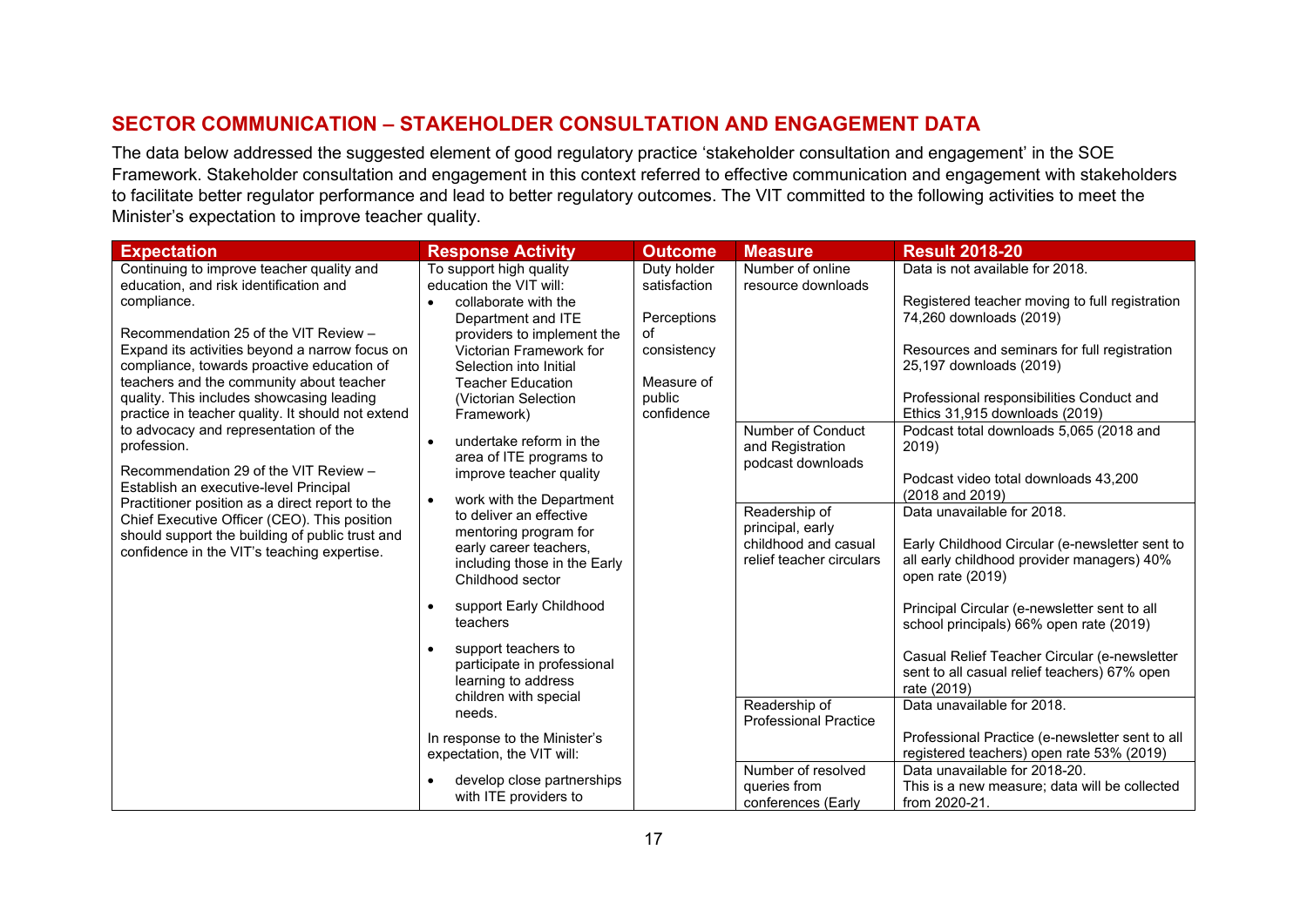| <b>Expectation</b> | <b>Response Activity</b>                                                                                                                                                                                                    | <b>Outcome</b> | <b>Measure</b>                                                                                                                              | <b>Result 2018-20</b>                                                                                                                                                                                                                                                                                                                                                                                                |
|--------------------|-----------------------------------------------------------------------------------------------------------------------------------------------------------------------------------------------------------------------------|----------------|---------------------------------------------------------------------------------------------------------------------------------------------|----------------------------------------------------------------------------------------------------------------------------------------------------------------------------------------------------------------------------------------------------------------------------------------------------------------------------------------------------------------------------------------------------------------------|
|                    | improve teacher quality,<br>and develop an ITE<br>engagement plan                                                                                                                                                           |                | Childhood Education,<br><b>Education State</b><br>School Leadership)                                                                        |                                                                                                                                                                                                                                                                                                                                                                                                                      |
|                    | adapt regulatory approach<br>$\bullet$<br>to support teachers and<br>employers to comply with<br>policy<br>review its strategic plan to<br>focus on teacher quality<br>(VIT Council)<br>engage a Principal<br>Practitioner. |                | Teachers understand<br>what constitutes<br>APST-referenced<br>professional learning                                                         | Data unavailable for 2018<br>Effective Mentoring Program course feedback<br>95% satisfaction (good or very good for<br>coverage of the registration requirements and<br>Code of Conduct) (2019)<br>The VIT conducted a survey of provisionally<br>registered teachers in 2019, results were<br>inconclusive as there was a low response<br>rate. Anecdotal feedback was positive<br>regarding professional learning. |
|                    |                                                                                                                                                                                                                             |                | Evidence of<br>engagement with the<br>sectors and other<br>initiatives in<br>professional practice,<br>led by the Principal<br>Practitioner | The Principal Practitioner coordinated 15<br>professional learning programs, conferences<br>and network meetings across 118 sessions,<br>including for mentors, early-career teachers,<br>provisionally registered teachers, principals,<br>casual and relief teachers in Government,<br>Catholic and Independent schools and the<br>tertiary sector (2018-20).                                                      |
|                    |                                                                                                                                                                                                                             |                | Strategic Plan reflects<br>stakeholder and<br>community<br>expectations                                                                     | VIT developed a 2018-2020 Strategic Plan<br>and business plan to implement the strategy.                                                                                                                                                                                                                                                                                                                             |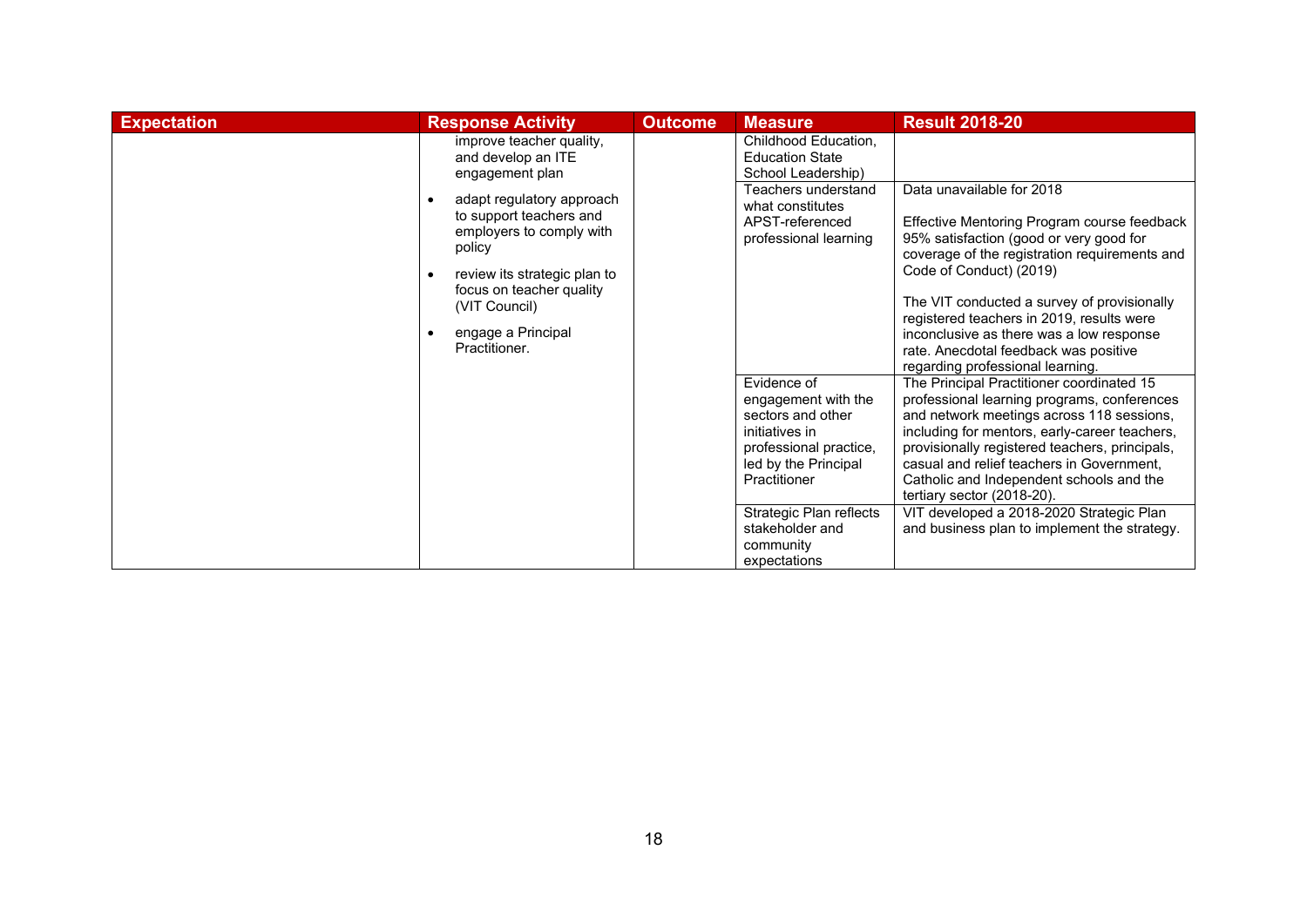# **KEY FINDINGS FOR STAKEHOLDER CONSULTATION AND ENGAGEMENT OF SECTOR COMMUNICATION**

## **Achievement of Minister's expectations**

The VIT applied best endeavours to meet the Minister's expectations, including raising awareness of teacher registration and quality practice, and engaging a Principal Practitioner to provide professional advice to the teaching profession.

Teachers had access to compliance-related advice, including through professional teaching resources, podcasts and e-newsletters.

The Principal Practitioner provided teachers with a program of professional learning and conferences across the Government, Catholic and Tertiary sectors and Independent schools. The VIT collected stakeholder feedback at professional learning courses to measure its performance and received strong endorsement, noting data on one of the feedback measures was unable to be collected.

The VIT updated its Strategic Plan and business plan to improve regulatory outcomes, including for child safety and teacher quality.

## **Achievement of standards set out in the SOE Framework**

The VIT fulfilled all minimum standards and partially met the best practice standards of the SOE Framework.

The VIT sought regular feedback from stakeholders to improve registration processes. Consultation with stakeholders informed the VIT Review discussion paper and supported policy development for future directions of the organisation.

Registration information was provided to teachers well in advance of deadlines. The VIT worked in partnership with the Department, Catholic sector and independent schools to ensure schools were fully staffed prior to the beginning of school terms.

The VIT worked towards strengthening relationships with stakeholders to identify risks, evaluate performance and improve regulatory processes. The VIT introduced the Principal Practitioner role, which will enhance its ability to engage with the sector to improve regulation and teacher quality.

#### **Overall comment**

The VIT performed well in supporting teachers to comply with registration requirements, including providing compliance advice and professional learning programs. A key risk is that the VIT does not conduct annual stakeholder surveys to engage consistently with regulated parties and seek feedback on performance. Proactively working towards improving stakeholder engagement will continue to support effective regulatory design and improve compliance and satisfaction. This approach will improve effectiveness of stakeholder consultation and engagement over time.

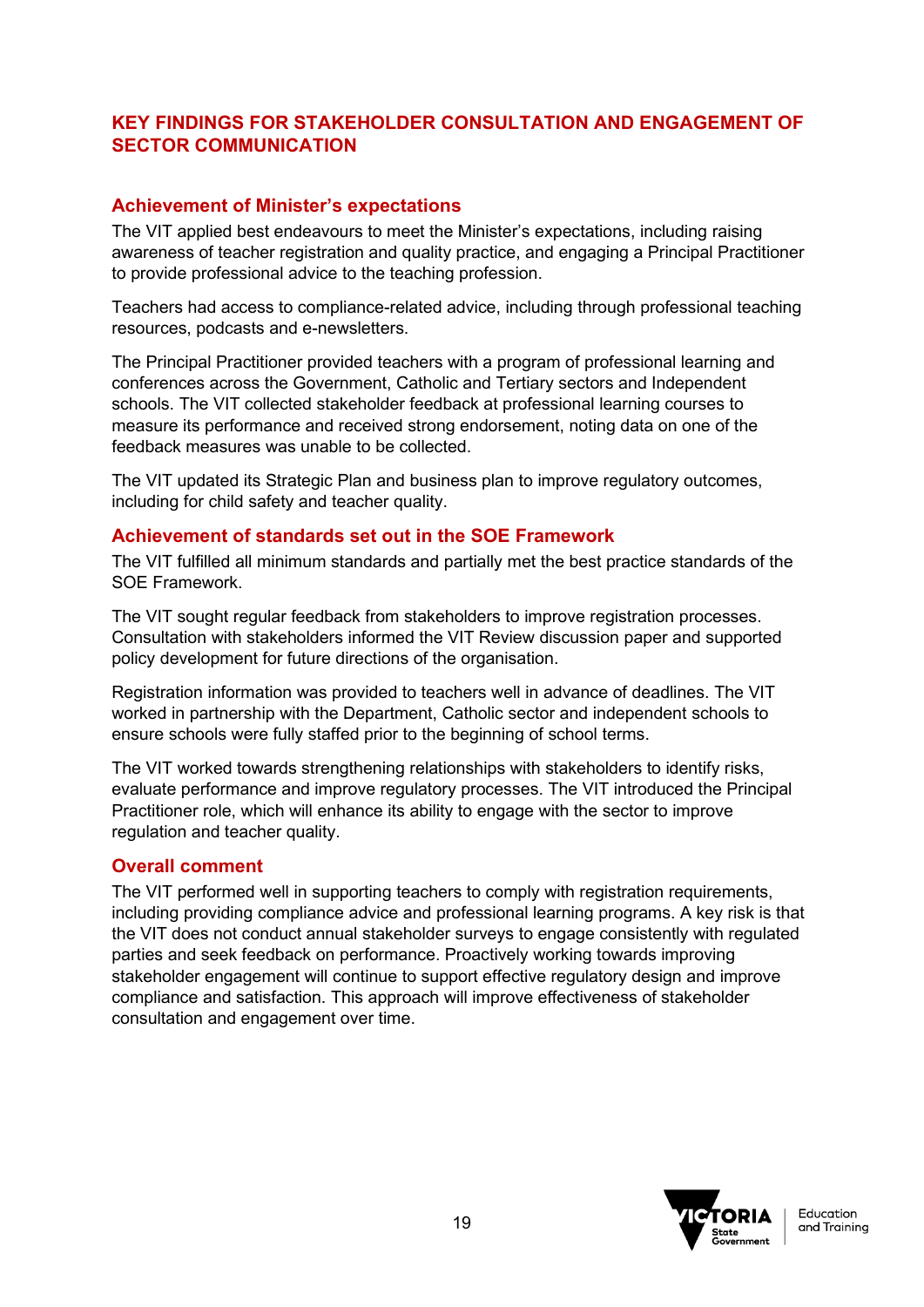# **CHILD SAFETY – ROLE CLARITY DATA**

The data below addressed the suggested element of good regulatory practice 'role clarity' in the SOE Framework. Role clarity in this context referred to clearly defined roles and responsibilities of regulators to strengthen regulatory performance and outcomes. The VIT committed to the following activities to meet the Minister's expectation to improve child safety.

<span id="page-19-0"></span>

| <b>Expectation</b>                                                                                                                                                                                                                                                                                                                                                                                                                                                                                                                                                                                                                                                                                                                         | <b>Response Activity</b>                                                                                                                                                                                                                                                                                                                                                                                                                                                                                | <b>Outcome</b>                      | <b>Measure</b>                                                                                                                        | <b>Result 2018-20</b>                                                                                                                                                                                                                                                                                 |
|--------------------------------------------------------------------------------------------------------------------------------------------------------------------------------------------------------------------------------------------------------------------------------------------------------------------------------------------------------------------------------------------------------------------------------------------------------------------------------------------------------------------------------------------------------------------------------------------------------------------------------------------------------------------------------------------------------------------------------------------|---------------------------------------------------------------------------------------------------------------------------------------------------------------------------------------------------------------------------------------------------------------------------------------------------------------------------------------------------------------------------------------------------------------------------------------------------------------------------------------------------------|-------------------------------------|---------------------------------------------------------------------------------------------------------------------------------------|-------------------------------------------------------------------------------------------------------------------------------------------------------------------------------------------------------------------------------------------------------------------------------------------------------|
| Contributing to and collaborating with the<br>Department on the development of reforms to<br>Part 2.6 of the Education and Training Reform<br>Act 2006 (the Act), including the teacher<br>disciplinary system, to ensure that the VIT's<br>procedures represent best regulatory practice<br>and address issues with the current system<br>as identified in the VIT Review.<br>Supporting the Government to consider and<br>implement regulatory amendments arising<br>from the VIT Review including the statutory<br>requirement for the VIT to consider child<br>safety and wellbeing, greater alignment of VIT<br>registration to the WWC Check scheme, and<br>coordination and information sharing between<br>agencies and regulators. | To support effective regulation the VIT<br>will:<br>review its regulatory framework and<br>tools to promote the best interests<br>of children<br>work with the Department and co-<br>regulators to form a community of<br>practice and adopt strategies to<br>ensure suitable persons are<br>registered as teachers.<br>In response to the Minister's<br>expectation, the VIT will:<br>work with the Department on<br>legislative reform to modernise<br>regulatory tools and frameworks                | Improved disciplinary<br>procedures | Staff and stakeholders<br>understand the objectives<br>of the regulation and place<br>a high value on student<br>safety and wellbeing | 12.53% of PRT<br>believed that<br>'protecting the<br>safety, welfare and<br>wellbeing of children'<br>was a core function<br>for VIT (Survey of<br>Provisionally<br>Registered<br>Teachers, 2018)<br>Data unavailable for<br>2019 as Survey was<br>not conducted (this<br>is not an annual<br>survey) |
| Recommendation 1 of the VIT Review - The<br>Review recommends a comprehensive<br>overhaul of Part 2.6 of the Act in order to<br>streamline its operation and to ensure that it<br>represents modern regulatory practice in<br>connection with professional disciplinary<br>schemes. In overhauling Part 2.6,<br>consideration needs to be given to:<br>c) Giving the VIT specific legislative objects in<br>relation to:<br>ensuring child safety and wellbeing<br>taking into account community<br>$\bullet$<br>expectations<br>ensuring quality of teaching and<br>teachers.                                                                                                                                                             | draw on the experience and<br>practice of other regulators to<br>develop modern practice.<br>To promote child safety and wellbeing<br>the VIT will:<br>collaborate with co-regulators to<br>$\bullet$<br>support implementation of the RCS<br>update regulatory framework and<br>policies to respond to the Betrayal<br>of Trust Inquiry and Royal<br>Commission<br>take a risk-based approach to<br>$\bullet$<br>reduce non-compliance, including<br>adoption of best practice in<br>business systems. |                                     |                                                                                                                                       |                                                                                                                                                                                                                                                                                                       |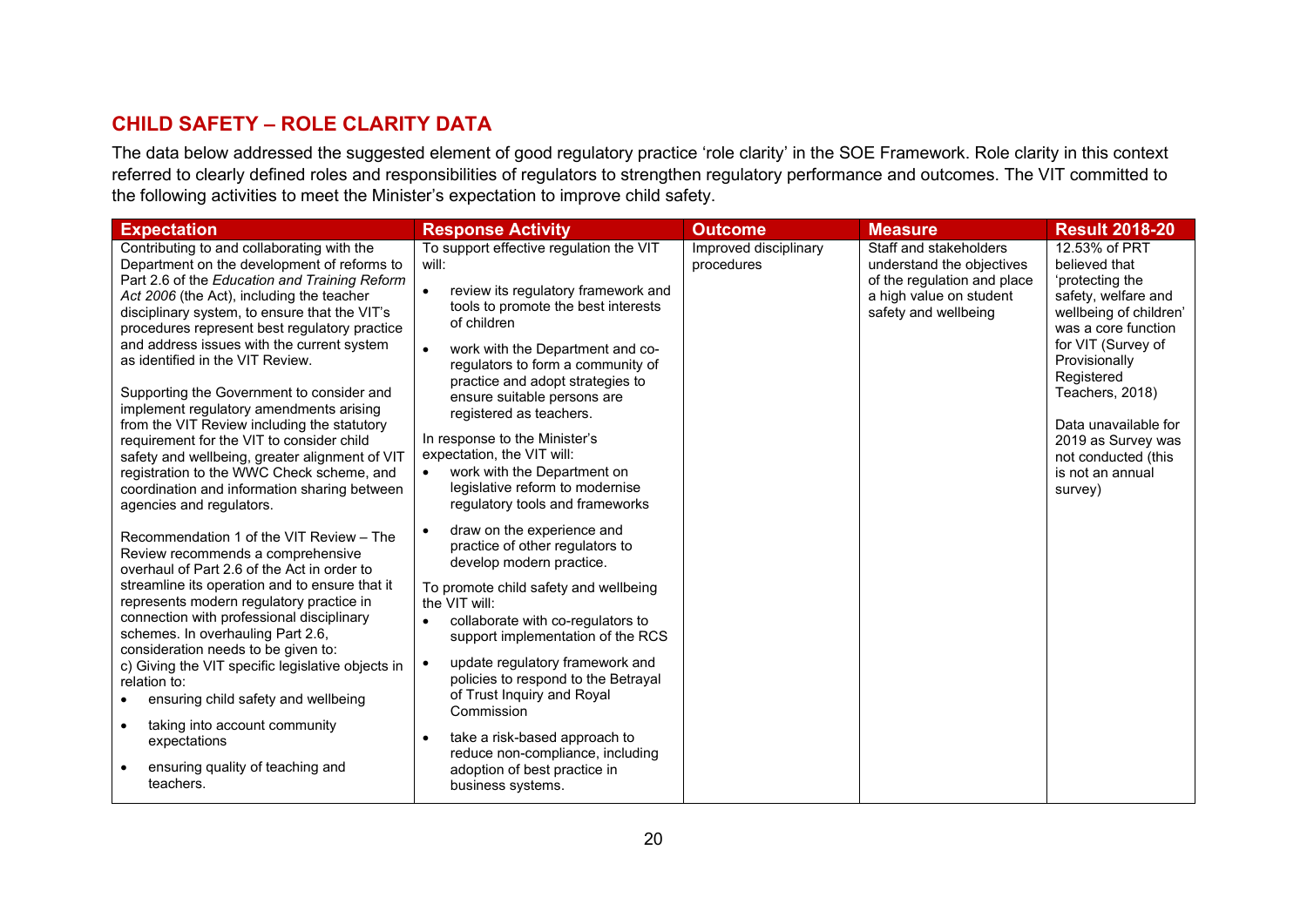| <b>Expectation</b>                                                        | <b>Response Activity</b>                                                                                                                                                                                                                                                                                                                                     | <b>Outcome</b> | <b>Measure</b> | <b>Result 2018-20</b> |
|---------------------------------------------------------------------------|--------------------------------------------------------------------------------------------------------------------------------------------------------------------------------------------------------------------------------------------------------------------------------------------------------------------------------------------------------------|----------------|----------------|-----------------------|
| The VIT should provide data, information and<br>advice to the Department. | In response to the Minister's<br>expectation, the VIT will:<br>update its Strategic Plan to reflect<br>$\bullet$<br>legislative change to functions<br>work with the Department on<br>$\bullet$<br>legislative reform<br>align VIT processes with DJCS<br>$\bullet$<br><b>WWC Check Unit</b><br>develop and review MoUs with co-<br>$\bullet$<br>regulators. |                |                |                       |
|                                                                           |                                                                                                                                                                                                                                                                                                                                                              |                |                |                       |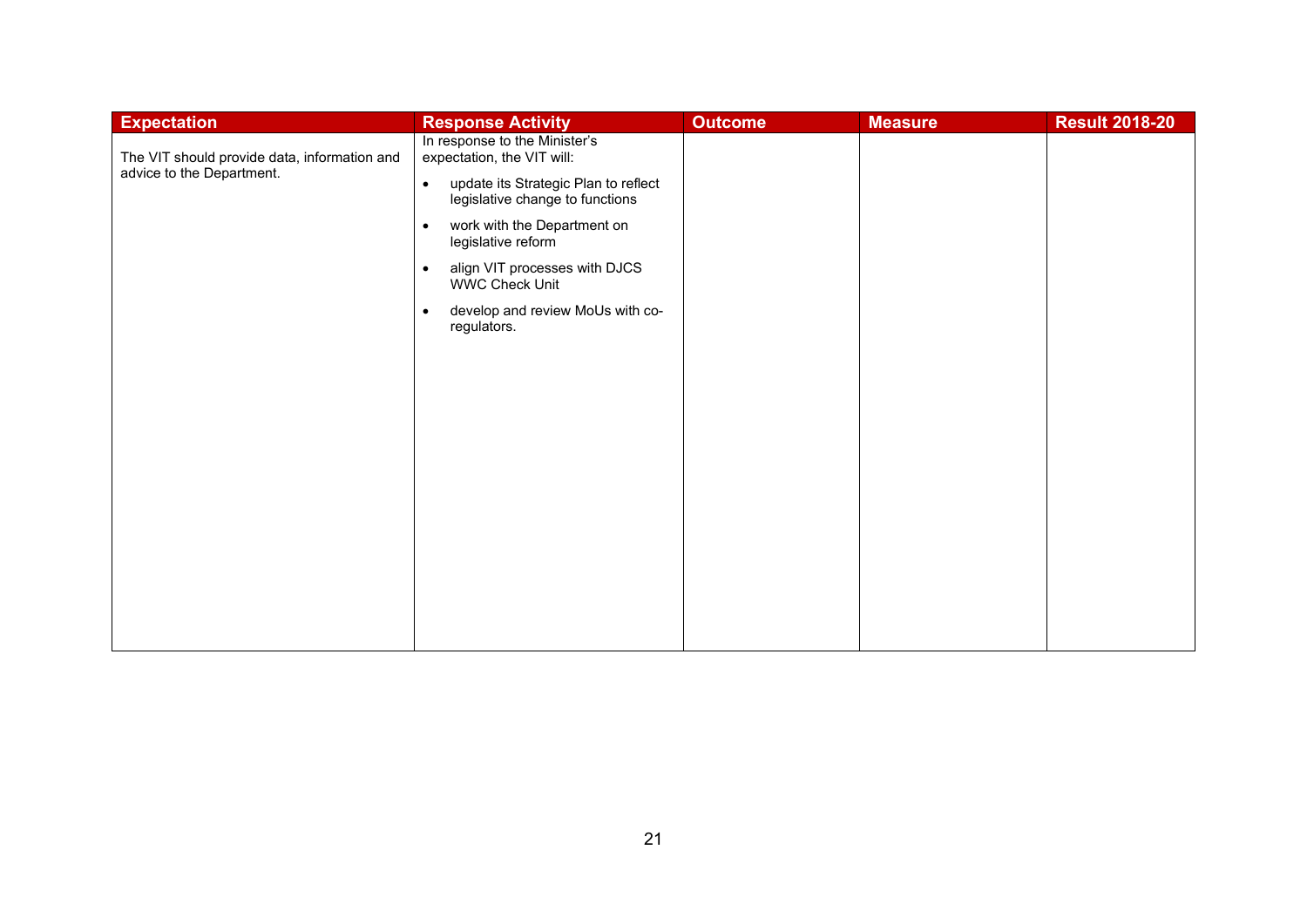# **KEY FINDINGS FOR ROLE CLARITY OF CHILD SAFETY**

### **Achievement of Minister's expectations**

The VIT progressed towards meeting the Minister's expectation to implement legislative reforms and update its regulatory practices in respect to child safety.

The VIT provided compliance advice online to clarify the VIT's new role in child safety, which came into force from 1 September 2019. However, the VIT was not able to undertake related data collection for the performance measure, as the survey occurred before the relevant legislative reform. Therefore, the data provided is a baseline for applicable data in future years.

#### **Achievement of standards set out in the SOE Framework**

The VIT has met all minimum and best practice standards of the SOE Framework.

Child safety was monitored through quality assurance processes, including the Nationally Coordinated Criminal History Check (NCCHC) required for registration and the disciplinary processes. The VIT provided assurance to the Victorian community that teachers met their mandated registration requirements through publishing the Register of Teachers and the Register of Disciplinary Action online.

Formal roles to manage child safety in the RCS have been outlined in the *Child Wellbeing and Safety Act 2005* to promote cooperation between regulators. The VIT has documented and established processes of working together with co-regulators, for example in Memoranda of Understanding's (MoU) for the RCS.

#### **Overall comment**

The VIT has performed well in meeting community expectations, particularly around providing assurance to the community that teachers are safe to work with children. A key risk was that teachers have been unclear on the role of the VIT as a regulator rather than a professional association. Other risks included the complexities of implementing the RCS in alignment with co-regulators and presenting a streamlined approach. The VIT should continue to develop compliance guidance to clarify roles and responsibilities in the complex child safety regulatory environment. The approach to child safety is evolving and good partnerships with co-regulators have improved regulatory outcomes.

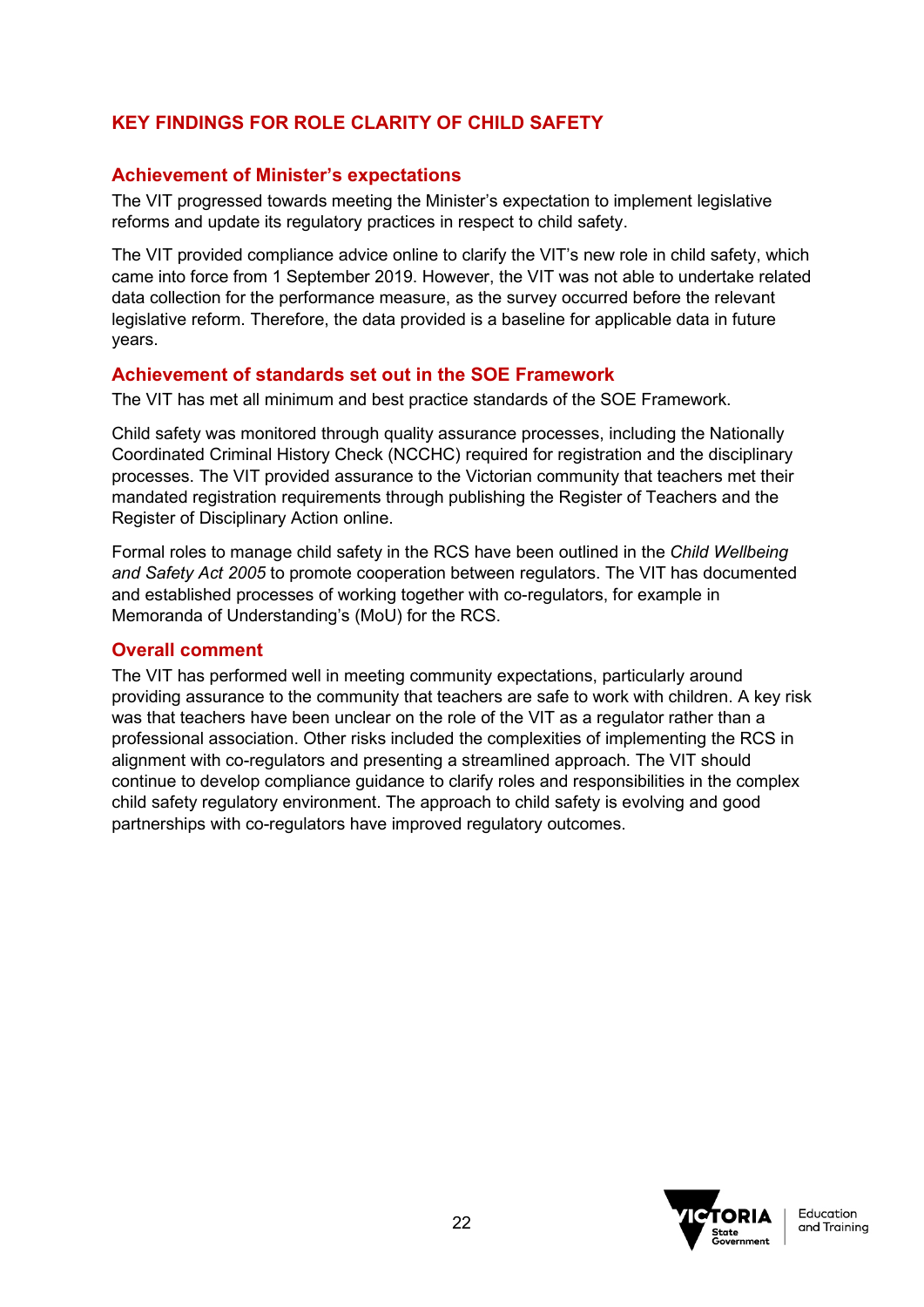# **CHILD SAFETY – COOPERATION AMONGST REGULATORS DATA**

The data below addressed the suggested element of good regulatory practice 'cooperation amongst regulators' in the SOE Framework. Cooperation amongst regulators in this context referred to sharing information and developing a common understanding of regulation to support a positive compliance culture and improve outcomes. The VIT committed to the following activities to meet the Minister's expectation to improve child safety.

<span id="page-22-0"></span>

| <b>Expectation</b>                                                                                                                                                                                                                                                                                                                                                                                                                                                                                                                                                                                                                                                                                                                                                                                                                                                                                                                                                                                                                                                                                                                                                                                                                                                                                                              | <b>Response Activity</b>                                                                                                                                                                                                                                                                                                | <b>Outcome</b>                                                                                                                                                                         | <b>Measure</b>                                                                                                     | <b>Result 2018-20</b>                                                                                                                                                                                                                                                                                                                                                                                                                                                                                                       |
|---------------------------------------------------------------------------------------------------------------------------------------------------------------------------------------------------------------------------------------------------------------------------------------------------------------------------------------------------------------------------------------------------------------------------------------------------------------------------------------------------------------------------------------------------------------------------------------------------------------------------------------------------------------------------------------------------------------------------------------------------------------------------------------------------------------------------------------------------------------------------------------------------------------------------------------------------------------------------------------------------------------------------------------------------------------------------------------------------------------------------------------------------------------------------------------------------------------------------------------------------------------------------------------------------------------------------------|-------------------------------------------------------------------------------------------------------------------------------------------------------------------------------------------------------------------------------------------------------------------------------------------------------------------------|----------------------------------------------------------------------------------------------------------------------------------------------------------------------------------------|--------------------------------------------------------------------------------------------------------------------|-----------------------------------------------------------------------------------------------------------------------------------------------------------------------------------------------------------------------------------------------------------------------------------------------------------------------------------------------------------------------------------------------------------------------------------------------------------------------------------------------------------------------------|
| Supporting the Government to consider and<br>implement regulatory amendments arising from<br>the VIT Review including the statutory<br>requirement for the VIT to consider child safety<br>and wellbeing, greater alignment of VIT<br>registration to the WWC Check scheme, and<br>coordination and information sharing between<br>agencies and regulators.<br>Recommendation 6 of the VIT Review -<br>Consider amending the legislative requirements<br>of the VIT scheme to ensure equivalency with<br>the WWC Check scheme, to the extent the<br>policy objectives of the two schemes are<br>aligned; and following legislative amendment (if<br>that is required) include a statement on VIT<br>registration cards to communicate that a person<br>who holds a valid VIT card is not required to<br>hold a WWC Check when engaging in child-<br>related work given that the VIT registration and<br>WWC Check schemes generally have similar<br>and equivalent requirements.<br>Recommendation 7 of the VIT Review - The VIT<br>and Department of Justice and Community<br>$\bullet$<br>Safety (DJCS) Victoria's administration of the<br>WWC Check scheme are adopted by the VIT<br>through staff secondments and out-posting and<br>potentially through a service provision MoU<br>between DJCS and the VIT.<br>$\bullet$ | To promote child safety and<br>wellbeing the VIT will:<br>collaborate with co-<br>regulators to support<br>implementation of the<br><b>RCS</b><br>update regulatory<br>framework and policies to<br>respond to the Betrayal of<br>Trust Inquiry and Royal<br>Commission<br>take a risk-based<br>approach to reduce non- | Alignment with co-<br>regulators and<br>regulatory best<br>practice<br>Reduced<br>regulatory burden<br>Improved<br>understanding of<br>roles and<br>responsibilities for<br><b>RCS</b> | Number of the VIT<br>registered<br>teachers with a<br><b>WWC Check</b>                                             | Data was not available for 2018-20. Data<br>will be available from 2020-21 as this is a<br>new scheme in Victoria.<br>The VIT conducts a NCCHC for all<br>registered teachers, which covers the<br>requirements of the WWC Check and<br>additional relevant offences. All teachers<br>have a statement on their VIT Registration<br>card to identify that the WWC Check is<br>included. Teachers are no longer required<br>to be included under both schemes, and<br>this has potentially reduced the regulatory<br>burden. |
|                                                                                                                                                                                                                                                                                                                                                                                                                                                                                                                                                                                                                                                                                                                                                                                                                                                                                                                                                                                                                                                                                                                                                                                                                                                                                                                                 | compliance, including<br>adoption of best practice<br>in business systems.<br>In response to the Minister's<br>expectation, the VIT will:                                                                                                                                                                               |                                                                                                                                                                                        | Number of revised<br>MoUs                                                                                          | Acquitted<br>9 MoUs revised and in place; 2 draft MoUs;<br>consideration of another 4 MoUs that may<br>be developed to clarify and reinforce the<br>roles and responsibilities of regulators<br>under the RCS (2018-19).                                                                                                                                                                                                                                                                                                    |
|                                                                                                                                                                                                                                                                                                                                                                                                                                                                                                                                                                                                                                                                                                                                                                                                                                                                                                                                                                                                                                                                                                                                                                                                                                                                                                                                 | update its Strategic Plan<br>to reflect legislative<br>change to functions<br>work with the Department<br>on legislative reform                                                                                                                                                                                         |                                                                                                                                                                                        | Alignment of<br>internal policies<br>and procedures to<br>best practice and<br>government policy<br>for regulators | Acquitted.<br>All policies are under review to be updated<br>to align with the VIT's new regulatory<br>principles. The process is ongoing, with<br>many policies updated and some policies<br>under review (2018-20).                                                                                                                                                                                                                                                                                                       |
|                                                                                                                                                                                                                                                                                                                                                                                                                                                                                                                                                                                                                                                                                                                                                                                                                                                                                                                                                                                                                                                                                                                                                                                                                                                                                                                                 | align VIT processes with<br><b>DJCS WWC Check Unit</b><br>develop and review MoUs<br>with co-regulators.                                                                                                                                                                                                                |                                                                                                                                                                                        | Alignment of<br>external policies<br>and procedures to<br>best practice and<br>government policy<br>for regulators | Acquitted.<br>All policies are under review to be updated<br>to align with the VIT's new regulatory<br>principles. The process is ongoing, with<br>many policies updated and some policies<br>under review (2018-20).                                                                                                                                                                                                                                                                                                       |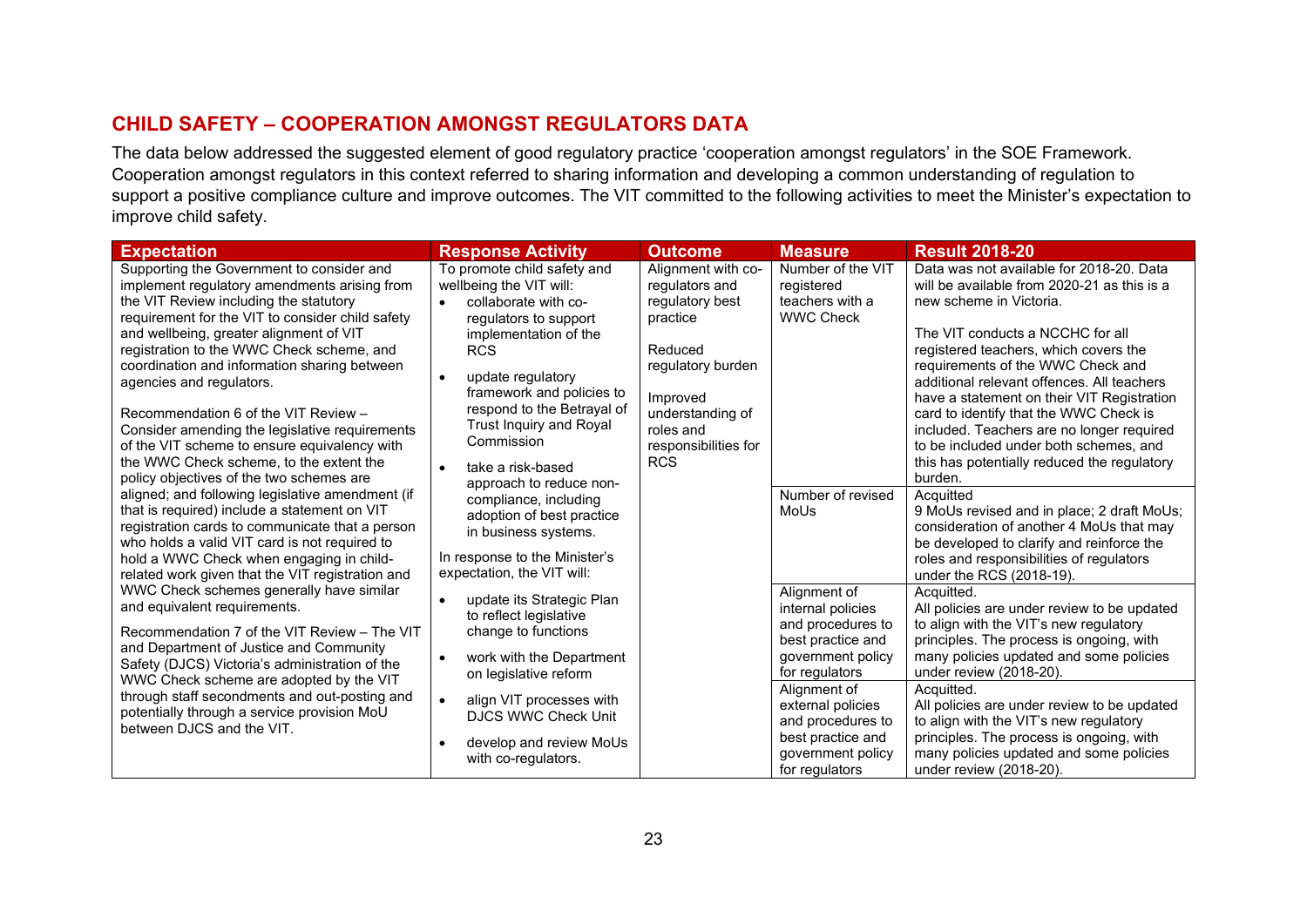| <b>Expectation</b>                                                                                                                                                                                                                                                                                                                                                                                                                                                                                                                                                                                                                                                                                                                                                                                                                                                                                                                                                                                                                                                                                                                                                                                                                                                                                                                                                                                                                                                                                                                                                                                                                                | <b>Response Activity</b>                                                                                                                                                                                                                                                                                                                                                                                                                                                                                                                                                                                                                   | <b>Outcome</b> | <b>Measure</b>                                      | <b>Result 2018-20</b>                                                                                                                                                                                                                                                                                                                                                                                                                                                                                                                          |
|---------------------------------------------------------------------------------------------------------------------------------------------------------------------------------------------------------------------------------------------------------------------------------------------------------------------------------------------------------------------------------------------------------------------------------------------------------------------------------------------------------------------------------------------------------------------------------------------------------------------------------------------------------------------------------------------------------------------------------------------------------------------------------------------------------------------------------------------------------------------------------------------------------------------------------------------------------------------------------------------------------------------------------------------------------------------------------------------------------------------------------------------------------------------------------------------------------------------------------------------------------------------------------------------------------------------------------------------------------------------------------------------------------------------------------------------------------------------------------------------------------------------------------------------------------------------------------------------------------------------------------------------------|--------------------------------------------------------------------------------------------------------------------------------------------------------------------------------------------------------------------------------------------------------------------------------------------------------------------------------------------------------------------------------------------------------------------------------------------------------------------------------------------------------------------------------------------------------------------------------------------------------------------------------------------|----------------|-----------------------------------------------------|------------------------------------------------------------------------------------------------------------------------------------------------------------------------------------------------------------------------------------------------------------------------------------------------------------------------------------------------------------------------------------------------------------------------------------------------------------------------------------------------------------------------------------------------|
| Recommendation 8 of the VIT Review - The VIT<br>to immediately agree and review any existing<br>MoUs with Commission for Children and Young<br>People (CCYP), Victoria Police and the other<br>noted co-regulators so that respective RCS roles<br>and responsibilities are clarified. Establish a<br>formal forum for the DJCS, the VIT, the Quality<br>Assessment and Regulation Division (QARD),<br>the Victorian Registration and Qualifications<br>Authority (VRQA), the CCYP and the Victoria<br>Police to come together as co-regulators in the<br>child safety and welfare sphere.<br>Improving the efficiency and effectiveness of the<br>VIT's processes through the development of a<br>set of regulatory principles applying to all of its<br>functions and activities, and the adoption of<br>contemporary, aligned regulatory policies and<br>governance models.<br>Recommendation 15 of the VIT Review -<br>Establish an internal VIT taskforce to thoroughly<br>refresh the VIT's internal and external policies<br>and procedures to ensure they align with best<br>practice and broader government policy for<br>regulators and statutory authorities.<br>The VIT will need to consider any schools and<br>teaching initiatives agreed with the<br>Commonwealth Government, any relevant<br>actions agreed in response to the Royal<br>Commission, and any other emerging policy<br>issues requiring the VIT input, including matters<br>arising from the National Review of Teacher<br>Registration being conducted by an Expert<br>Panel under the auspice of the Australian<br>Institute for Teaching and School Leadership. | To support effective regulation<br>the VIT will:<br>review its regulatory<br>$\bullet$<br>framework and tools to<br>promote the best interests<br>of children<br>work with the Department<br>$\bullet$<br>and co-regulators to form<br>a community of practice<br>and adopt strategies to<br>ensure suitable persons<br>are registered as<br>teachers.<br>In response to the Minister's<br>expectation, the VIT will:<br>work with the Department<br>$\bullet$<br>on legislative reform to<br>modernise regulatory<br>tools and frameworks<br>draw on the experience<br>and practice of other<br>regulators to develop<br>modern practice. |                | Number of formal<br>co-regulator<br>forums attended | Acquitted, 5 forums attended.<br>A forum was developed for co-regulators to<br>engage with stakeholders and coordinate<br>regulatory processes for child safety, co-<br>hosted by the VIT and the CCYP. A<br>Working Group was developed to<br>coordinate the forum.<br>Other forums attended include monthly<br>Regulators Community of Practice, bi-<br>monthly meetings with the VRQA, quarterly<br>meetings with the QARD, and monthly<br>meetings with the CCYP. Informal meetings<br>were held with the DJCS on the WWC<br>Check Scheme. |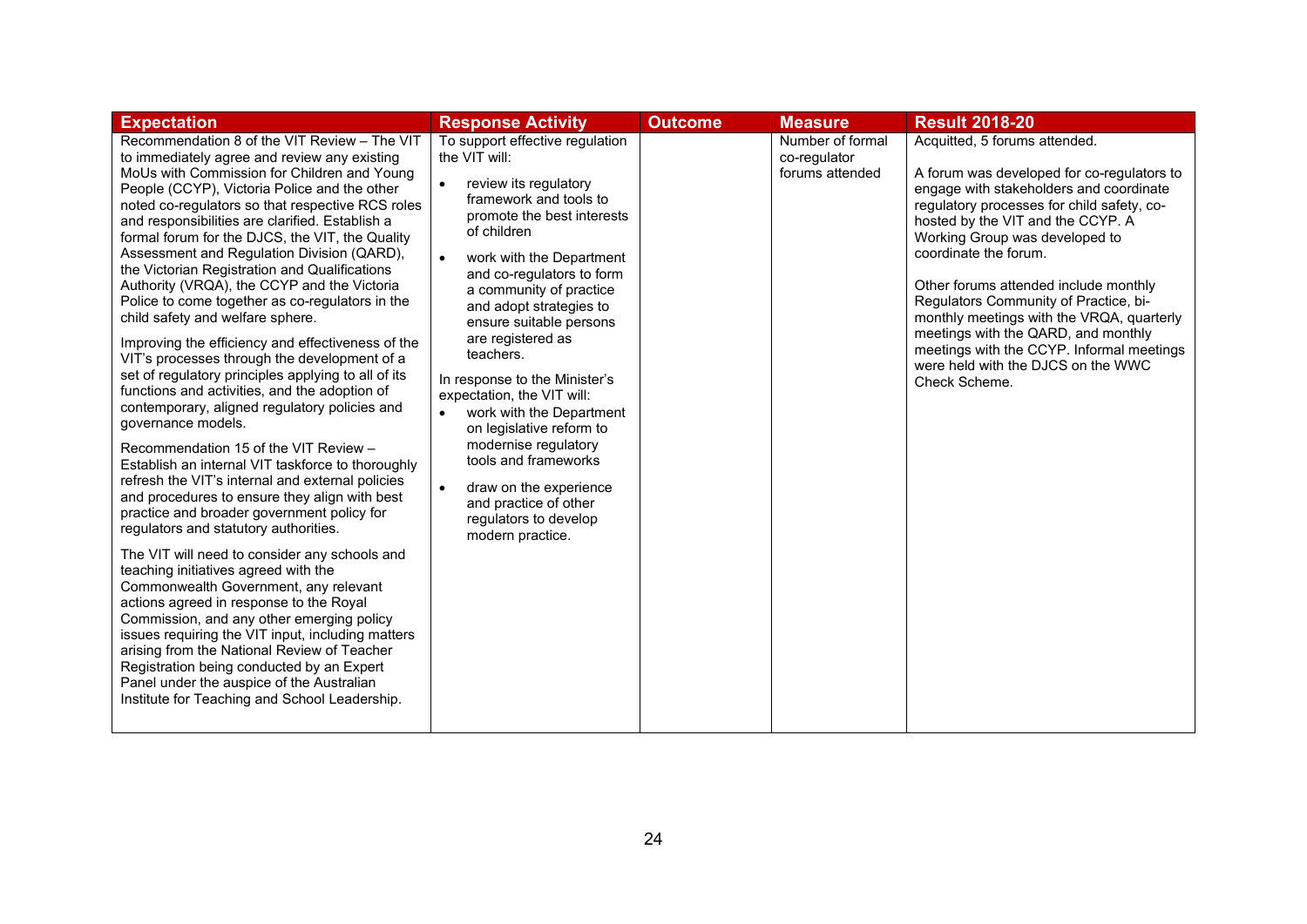# **KEY FINDINGS FOR COOPERATION AMONGST REGULATORS OF CHILD SAFETY**

## **Achievement of Minister's expectations**

The VIT met the Minister's expectation to promote child safety and wellbeing, including developing partnerships with co-regulators, and streamlining regulation practices.

Partnerships with co-regulators led to the development of processes to enforce the requirements for the RCS, including outlining roles and responsibilities in MoU documents.

The policy framework was revised to align with the policies of the Victorian Government.

The VIT supported networks and partnerships with other regulators to share information and provide advice and support, including the development of a formal co-regulator forum.

The VIT continued to perform well in evaluating teachers' suitability to teach. The VIT worked with co-regulators to streamline the NCCHC and the WWC Check into one scheme to reduce the regulatory burden on teachers. The VIT is working with WWC Victoria to collect additional data under the WWC Check Scheme.

#### **Achievement of standards set out in the SOE Framework**

The VIT met all minimum standards of the SOE Framework, and partially met the best practice standards.

The VIT worked in partnership with co-regulators to share information, and coordinate processes and practices for child safety. The VIT facilitated data sharing with co-regulators to streamline regulation, including key partnerships with the DJCS for teacher registration and the CCYP for the RCS.

The VIT is in the process of streamlining practices between regulators, for example improving the complex investigations process for the RCS managed by the VIT, the Department, CCYP and Victoria Police.

#### **Overall comment**

The VIT performed well in cooperation amongst regulators, ensuring teachers are evaluated for their safety to work with children in alignment across the regulatory system. Key risks included an unaligned regulatory framework in the complex interrelated regulatory approach that is required for child safety. The VIT should continue to work in partnership with coregulators to continuously improve and streamline regulation. This approach is expected to increase effectiveness over time.

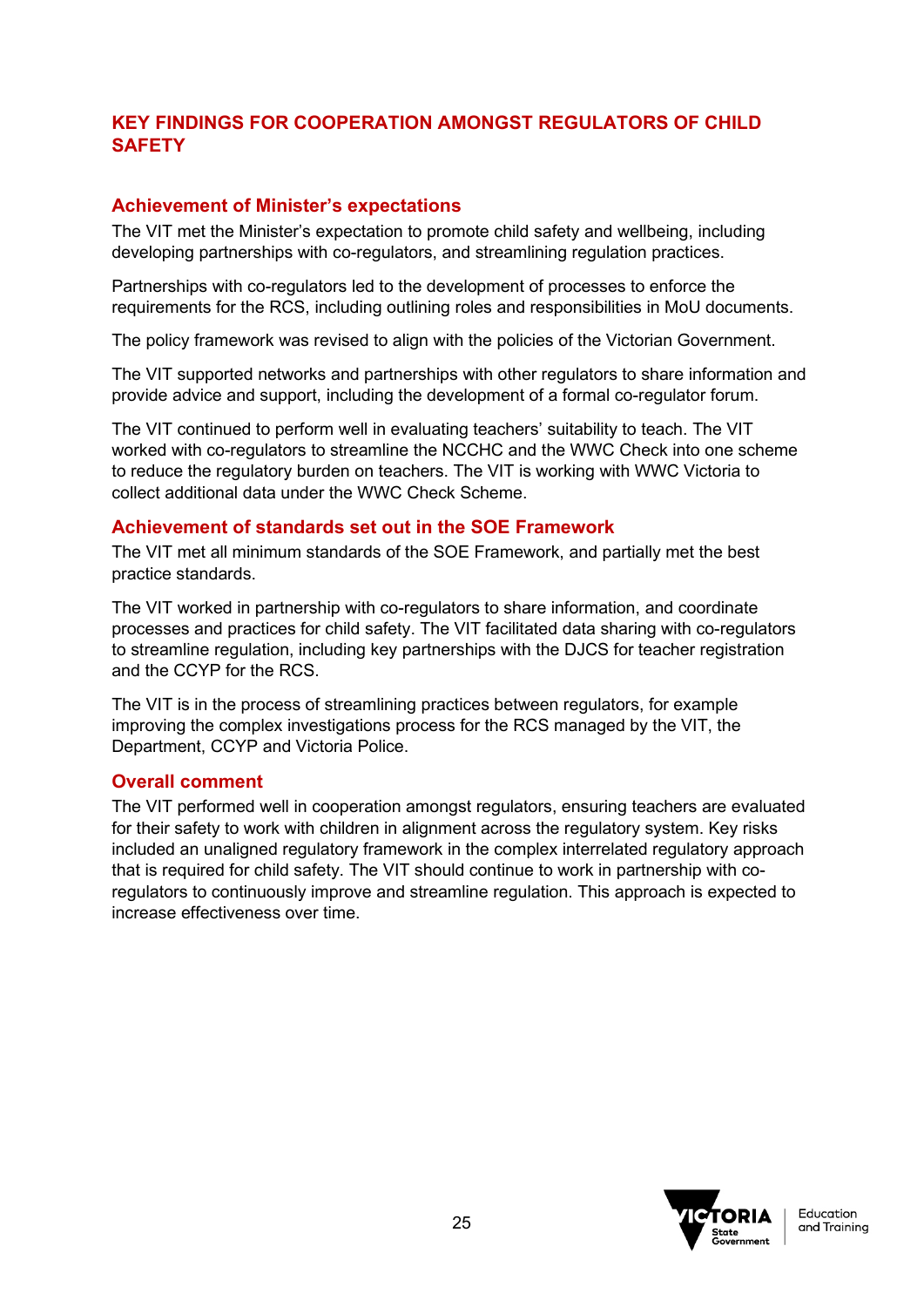# <span id="page-25-1"></span><span id="page-25-0"></span>**SOE DEVELOPMENT – SUMMARY OF FINDINGS**

The process evaluation reviewed the process followed to develop the SOE.

The SOE Framework set out four key steps in the process for developing the SOE letter. The VIT and the Department's progress in fulfilling the steps has been outlined below:

| <b>SOE Development</b>                                                                                                                                                          | <b>Progress 2018-20</b>                                                                                                                                                                                                                                                                                                                                                               |
|---------------------------------------------------------------------------------------------------------------------------------------------------------------------------------|---------------------------------------------------------------------------------------------------------------------------------------------------------------------------------------------------------------------------------------------------------------------------------------------------------------------------------------------------------------------------------------|
| Identification of key elements of<br>good regulatory practice                                                                                                                   | The VIT developed a plan considering nine elements<br>of good regulatory practice under the SOE Framework.<br>The VIT reviewed this plan and agreed on six<br>elements of good regulatory practice (timeliness, risk-<br>based strategies, compliance related assistance and<br>advice, stakeholder consultation and engagement, role<br>clarity and cooperation amongst regulators). |
| A self-assessment against the<br>elements of good regulatory<br>practice being undertaken for<br>each regulator in order to<br>establish a 'baseline' of current<br>performance | The VIT undertook a self-assessment against the<br>elements of good regulatory practice.                                                                                                                                                                                                                                                                                              |
| A GRPP being developed for<br>each regulator, focusing on<br>elements identified in the self-<br>assessment as having the<br>greatest opportunity for<br>improvement            | The VIT developed a GRPP that outlined opportunities<br>for improvements.                                                                                                                                                                                                                                                                                                             |
| A Ministerial SOE letter being<br>issued to the regulator, taking<br>into account the regulator's<br><b>GRPP</b>                                                                | Ministerial SOE letter was developed by the<br>Department and issued on 26 June 2018.                                                                                                                                                                                                                                                                                                 |

## **Key findings**

- The VIT implemented the SOE Framework process. The full process of selfassessment and planning through the GRPP was completed for SOE 2018-20.
- The SOE Letter was not developed at the same time as the Evaluation Plan, resulting in some alignment issues with data collection and quantitative measures. The SOE was developed around implementing the VIT Review and required new actions to continuously improve regulation of teaching profession.
- The Ministerial SOE letter was clear and understood by the regulator.

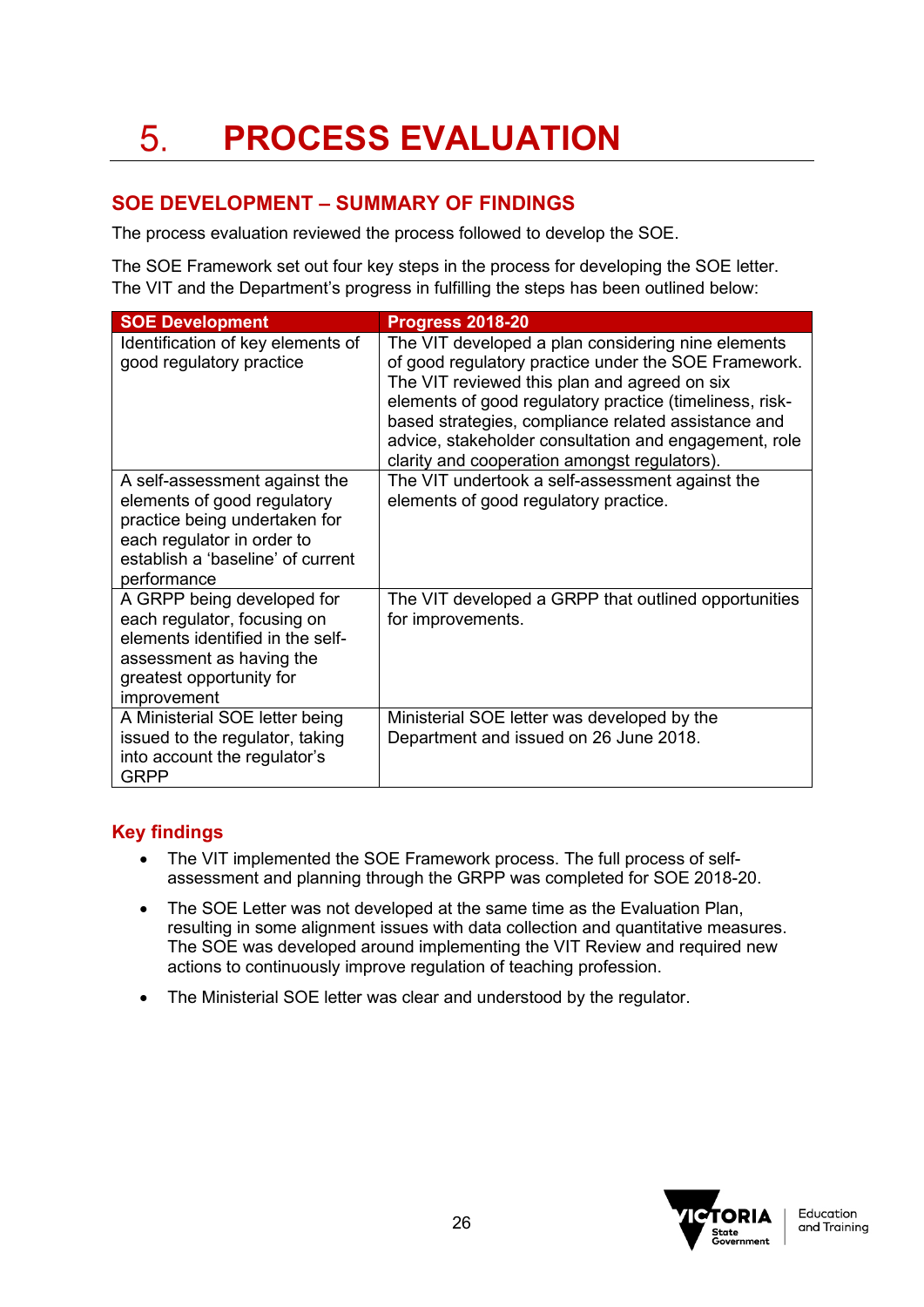# <span id="page-26-0"></span>**SOE IMPLEMENTATION – SUMMARY OF FINDINGS**

The process evaluation reviewed the regulator's implementation of the SOE, including if the activities were undertaken as planned and on time. The SOE Framework set out three key steps in the process for implementing the SOE. The VIT and the Department's progress in fulfilling the steps has been outlined below:

| <b>SOE Implementation</b> | <b>Progress 2018-20</b>                                |
|---------------------------|--------------------------------------------------------|
| <b>SOE Response</b>       | The VIT delivered the SOE Response to the Minister on  |
|                           | 10 September 2018.                                     |
| <b>Evaluation Plan</b>    | The Department and the VIT developed the Evaluation    |
|                           | Plan after the SOE Letter and SOE Response was         |
|                           | published in September 2019.                           |
| <b>Evaluation Report</b>  | The Evaluation Report evaluates the period from 1 July |
|                           | 2018 - 31 December 2019.                               |

## **Key findings**

- The Minister's priority for the SOE 2018-20 was the implementation of the 2017 VIT Review. It should be noted that some recommendations of the VIT Review were not supported (1b) or were delayed by the Government (1a, 1c, 2, 3, 4, 6, 12c), which meant that some of the Minister's expectations could not be fulfilled, and this was appropriate.
- In general, the activities outlined in the SOE Response had been undertaken as planned, with the VIT prioritising new activities, particularly key work to improve child safety and teacher quality. Legislation governing the VIT's operations, policies, risk management, business processes and strategic partnerships was amended to meet new requirements.
- The VIT partially met its performance reporting requirements, given that approximately half of the SOE activities could not be measured or reported. The VIT advised that data was unavailable due to the following: new data collection processes required, new IT systems required, surveys not conducted, the measurement period was not aligned to the reporting period, or data collection was not prioritised due to other commitments. As a result, performance could not be fully assessed.
- The Evaluation Plan was developed after the SOE Letter and SOE Response. In some cases, the VIT's performance could not be clearly demonstrated as the measures identified were not suitable for monitoring and evaluation, and primarily output focused, rather than outcome focused. Notwithstanding, the Evaluation Plan was considered appropriate for the purposes of a first cycle evaluation, as performance baselines have been established to build a platform for future performance evaluations under the SOE Framework.